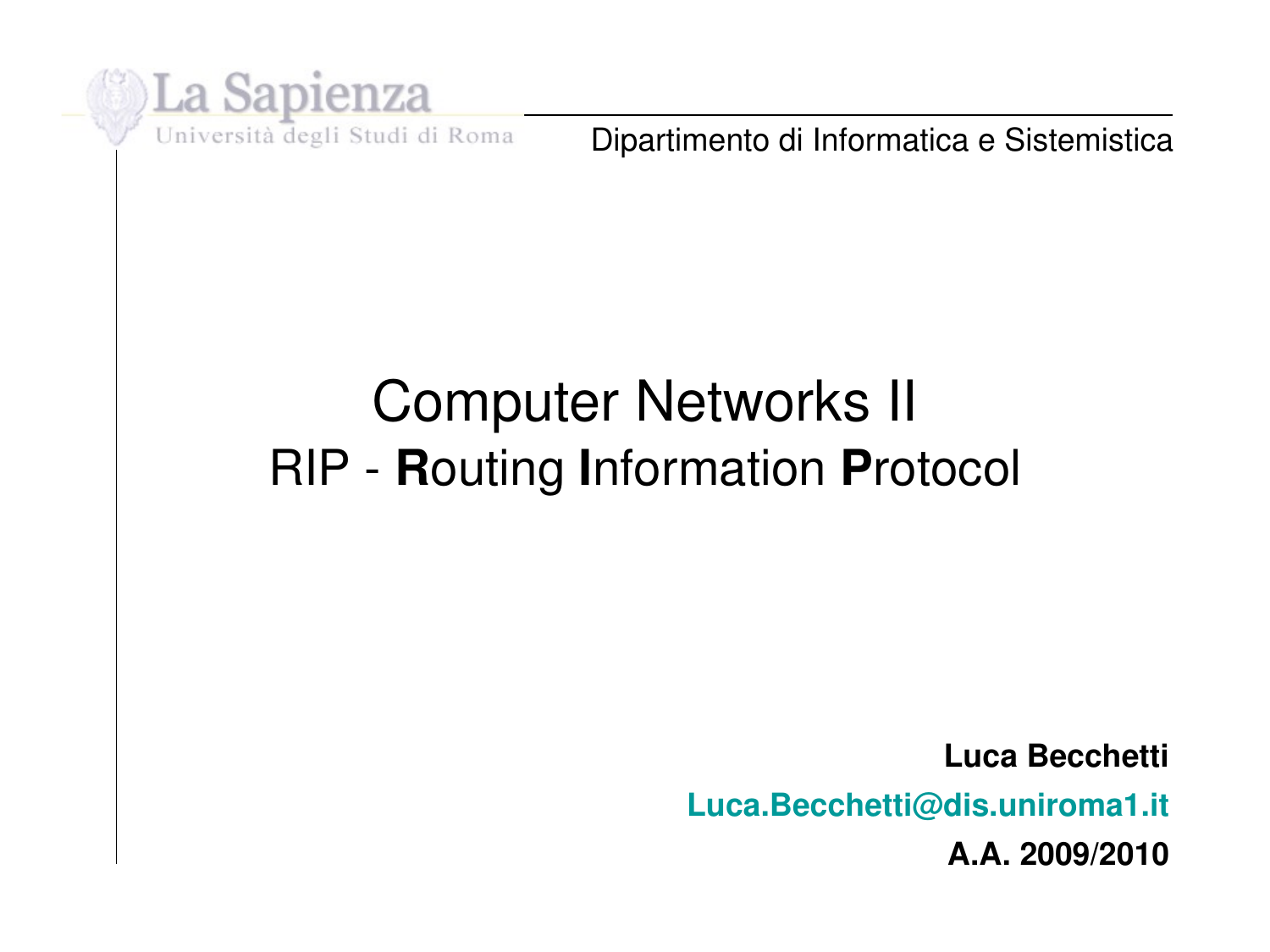## **RIP**

- □ RIP is a Distance Vector Routing Protocol
	- Metric typically depends on links' states (on/off) and/or their capacities
- $\Box$  Every node exchanges information only with adjacent nodes
	- Two nodes are adjacent if they are directly connected in the same subnet
- $\Box$  Used in small or medium-sized networks
- Widespread
	- **In Berkeley Unix distribution (BSD, 1982)**
	- Standardized in RFC 1058 (1988)
	- RIPv2, RFC 2453 (1998)
- $\Box$  Very close to theoretical version
	- Main difference: networks rathen than single routers
- □ Very simple, modest overhead but:
	- Relatively slow convergence
	- Equilibrium might be a sub-optimal state

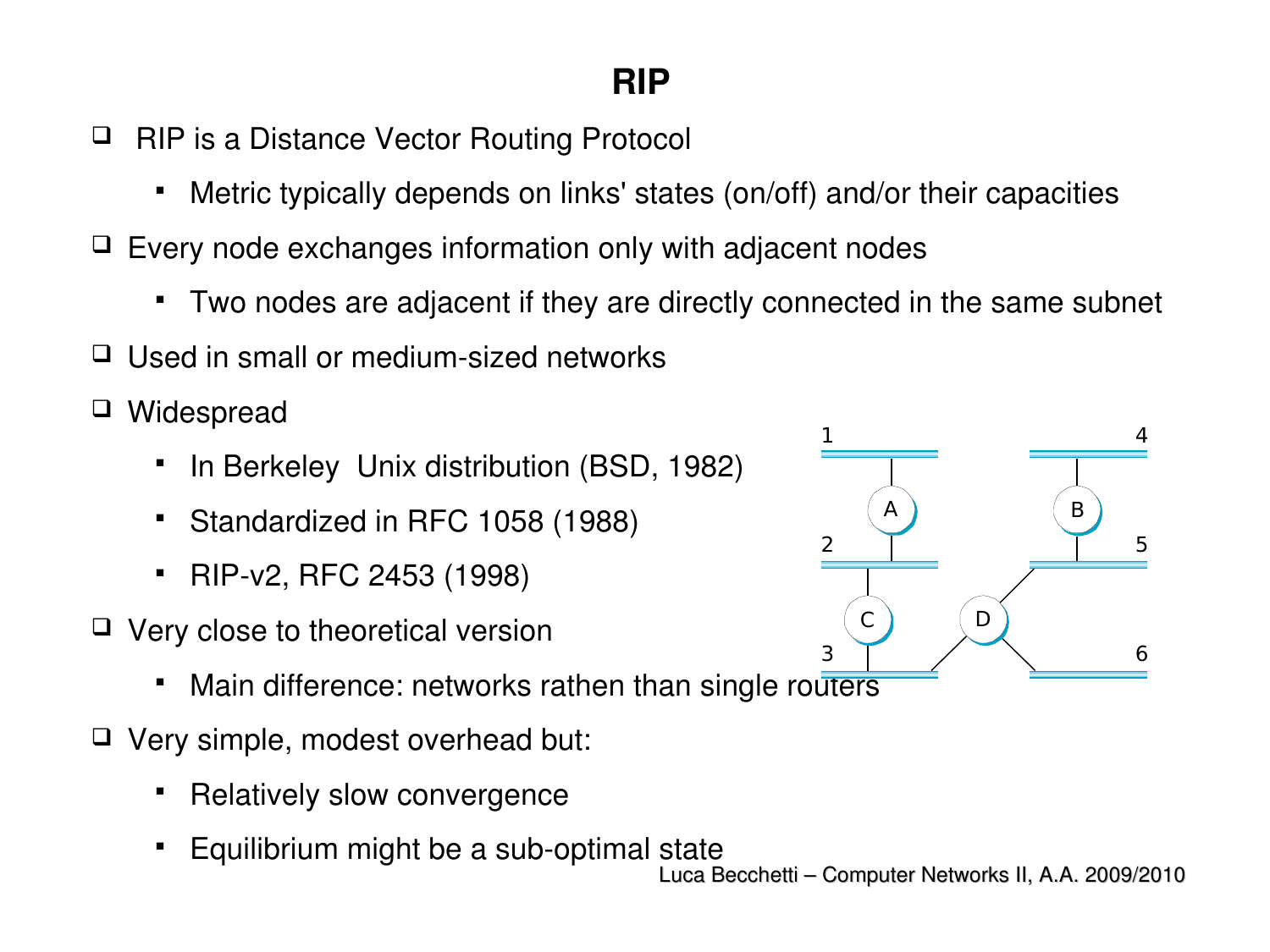□ Notation:

- M : # networks to which node x is directly connected
- $w(x,i)$  : cost of arc leaving x to network i (1≤i ≤M)
- N : overall number of networks
- $L(x, j)$ : estimate of shortest path length from x to network j
- $R(x,j)$ : next router in shortest path from x to network j
- $\Box$  Router x maintains following vectors:



Luca Becchetti – Computer Networks II, A.A. 2009/2010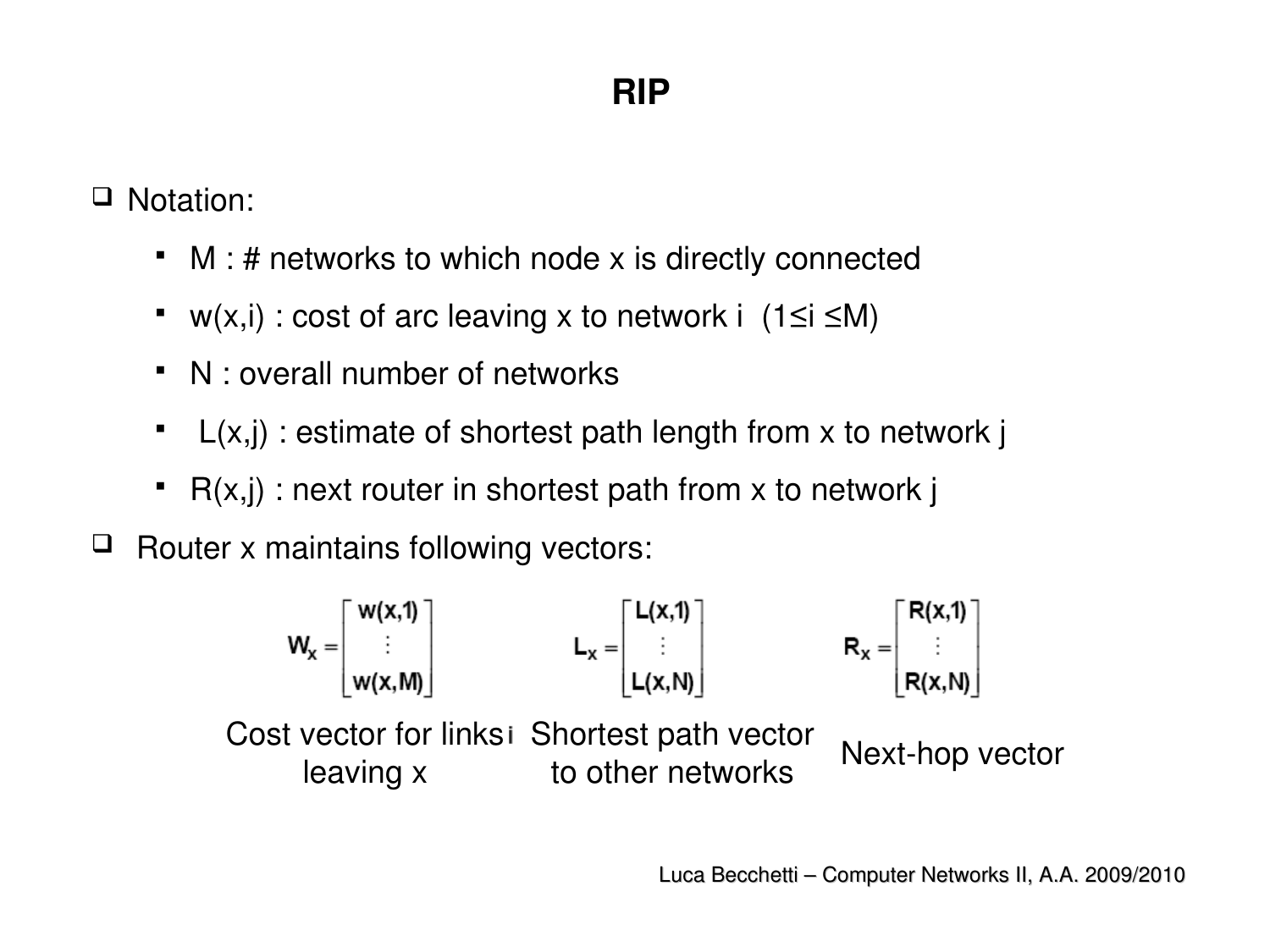- $\Box$  Uses distributed Bellman-Ford algorithm
- $\Box$  Uses hop-count as metric
- $\Box$  Adjacent routers exchange vectors L periodically (about 30 sec)
	- A router therefore knows the latest version of the L vectors sent by its neighbours
- $\Box$  Node x updates its vectors as follows:

$$
L(x,n) = \min_{y \in M_x} \left[ w(x,N_{xy}) + L(y,n) \right]
$$
  
R(x,n) = y  
Node achieving minimum

- **M<sup>x</sup> : set of neighbours of node x**
- **Nxy : subnet interconnecting nodes x and y**

Luca Becchetti – Computer Networks II, A.A. 2009/2010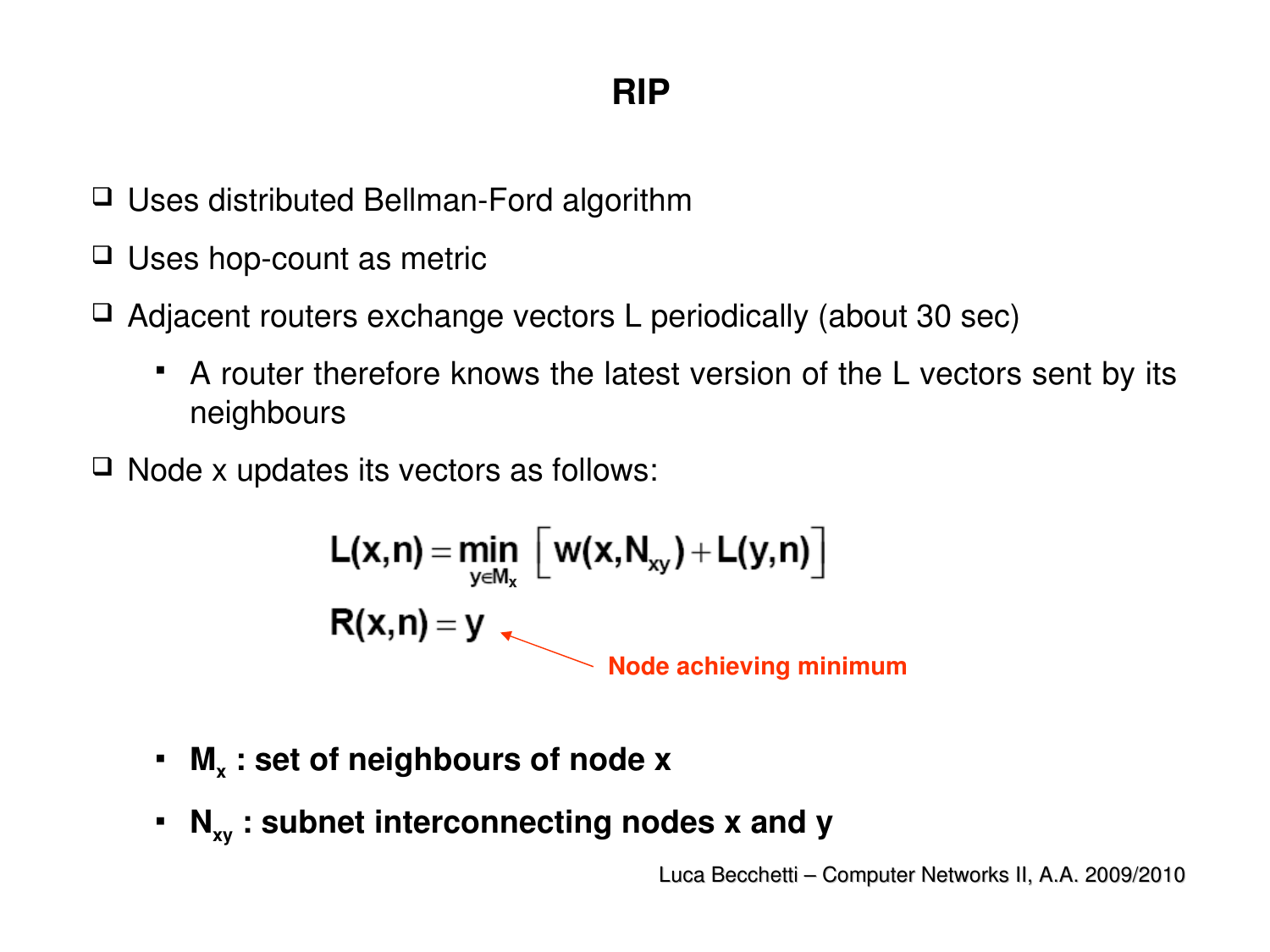#### **RIP – Example – initialization 1/8**



- Initial state
	- Empty routing tables

**Metric** 

Distance (no. hops)

# **Routing Table**

| )estinazione |  |  |  |
|--------------|--|--|--|
| Distanza     |  |  |  |
|              |  |  |  |

|   | )estinazione |  |  |  |
|---|--------------|--|--|--|
| Β | Distanza     |  |  |  |
|   | ink          |  |  |  |

| ⊃estinazione |  |        |  |
|--------------|--|--------|--|
| Distanza     |  |        |  |
| ink          |  | local. |  |

| Destinazione |  |  |  |
|--------------|--|--|--|
| Distanza     |  |  |  |
| inl          |  |  |  |

| Destinazione |  |  |  |
|--------------|--|--|--|
| Distanza     |  |  |  |
|              |  |  |  |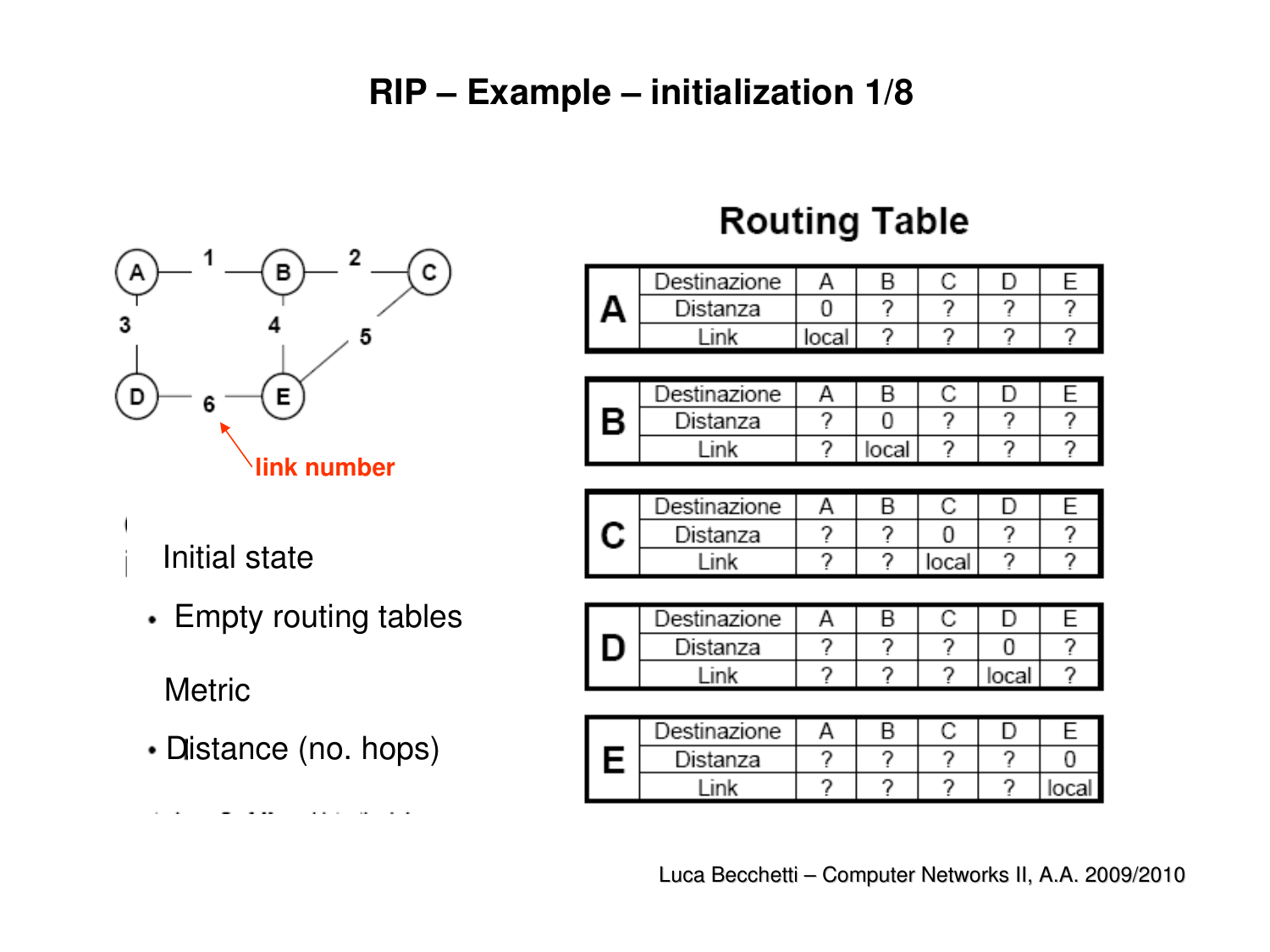#### **RIP – Example – Initialization 2/8**



**Note how routers receive information about network topology from senders of RIP messages with null value of metric** 

Luca Becchetti – Computer Networks II, A.A. 2009/2010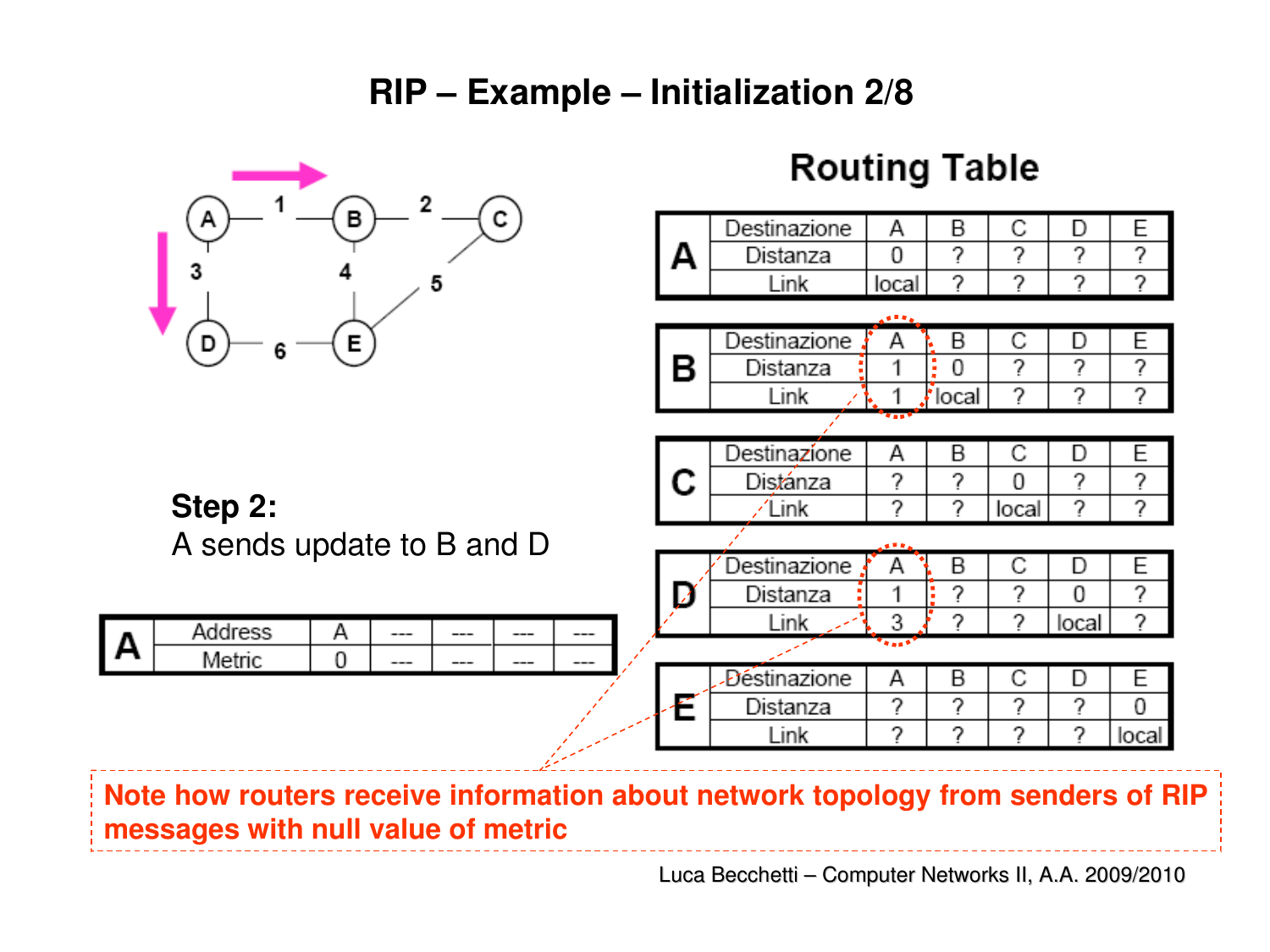#### **RIP – Example – Initialization 3/8**



#### **Routing Table**

| )estinazione | F |  |  |
|--------------|---|--|--|
| ำistanza     |   |  |  |
|              |   |  |  |

|   | ⊃estinazione | п     |  |  |
|---|--------------|-------|--|--|
| В | Distanza     |       |  |  |
|   | ink          | local |  |  |

| ⊃estinazione |  |      |  |
|--------------|--|------|--|
| Distanza     |  |      |  |
|              |  | ncal |  |

#### **Step 3**:

B sends update to B, C and A

| o | roce                  |  | $---$ | $---$   | --- |
|---|-----------------------|--|-------|---------|-----|
| u | M <sub>0</sub><br>мет |  | ---   | $- - -$ | --- |

| Destinazione |  |  |  |
|--------------|--|--|--|
| Distanza     |  |  |  |
| ink          |  |  |  |

| ⊃estinazione |  |  |  |
|--------------|--|--|--|
| Distanza     |  |  |  |
| ink          |  |  |  |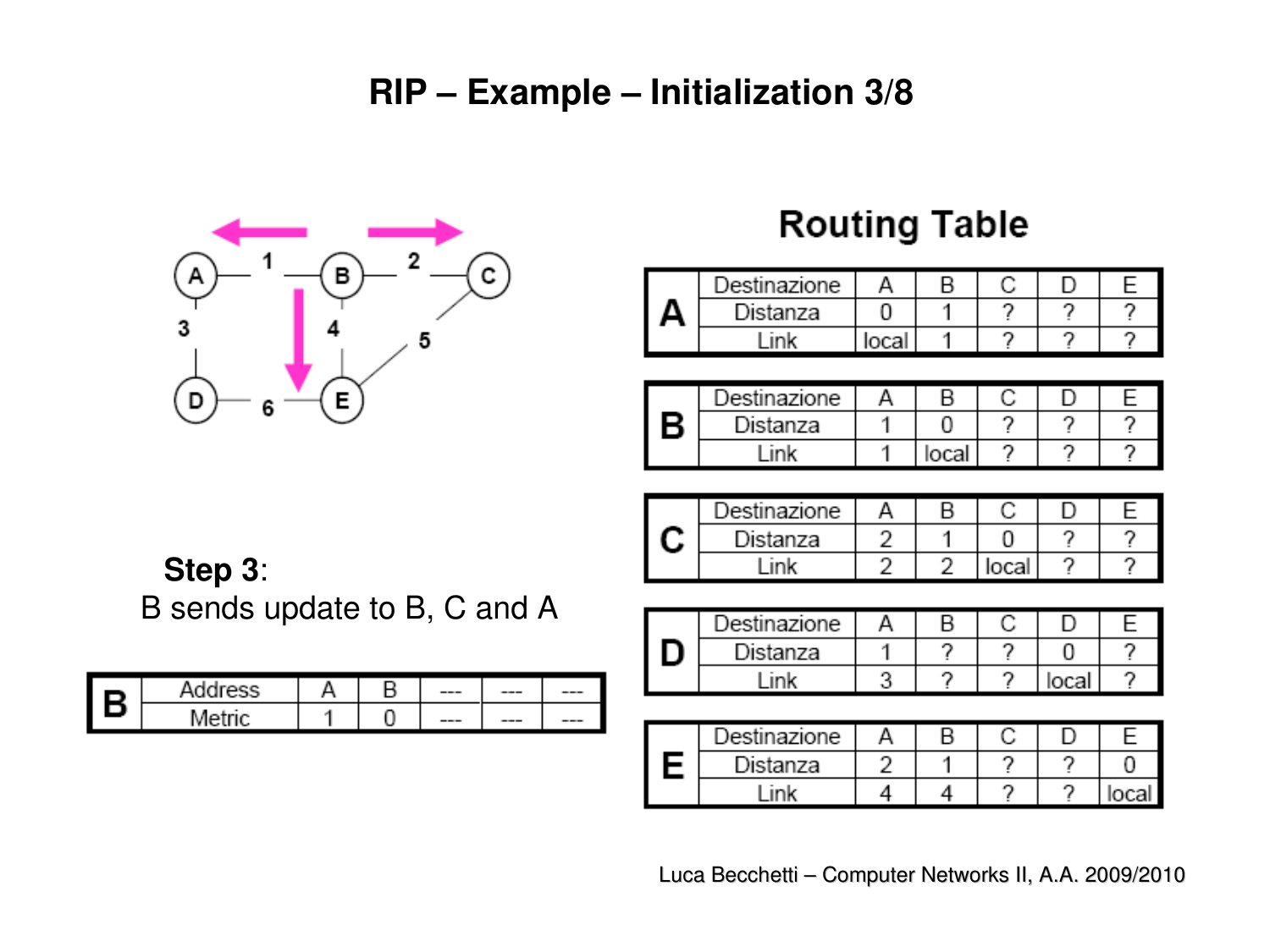#### **RIP – Example – Initialization 4/8**



## **Routing Table**

| )estinazione |  |  |  |
|--------------|--|--|--|
| Distanza     |  |  |  |
|              |  |  |  |

|   | )estinazione |     |  |  |
|---|--------------|-----|--|--|
| в | Distanza     |     |  |  |
|   | ink          | nra |  |  |

#### **Step 4:**

D sends update messages to A and E

| ddress | --- | $---$ | --- |
|--------|-----|-------|-----|
| Metric | --- | $---$ | --- |

|        | )estinazione |  |        |  |
|--------|--------------|--|--------|--|
| ৲<br>ے | Distanza     |  |        |  |
|        | ink          |  | local. |  |

| ⊃estinazione |  |  |  |
|--------------|--|--|--|
| Distanza     |  |  |  |
| ink          |  |  |  |

| Jestinazione |  |  |  |
|--------------|--|--|--|
| Distanza     |  |  |  |
|              |  |  |  |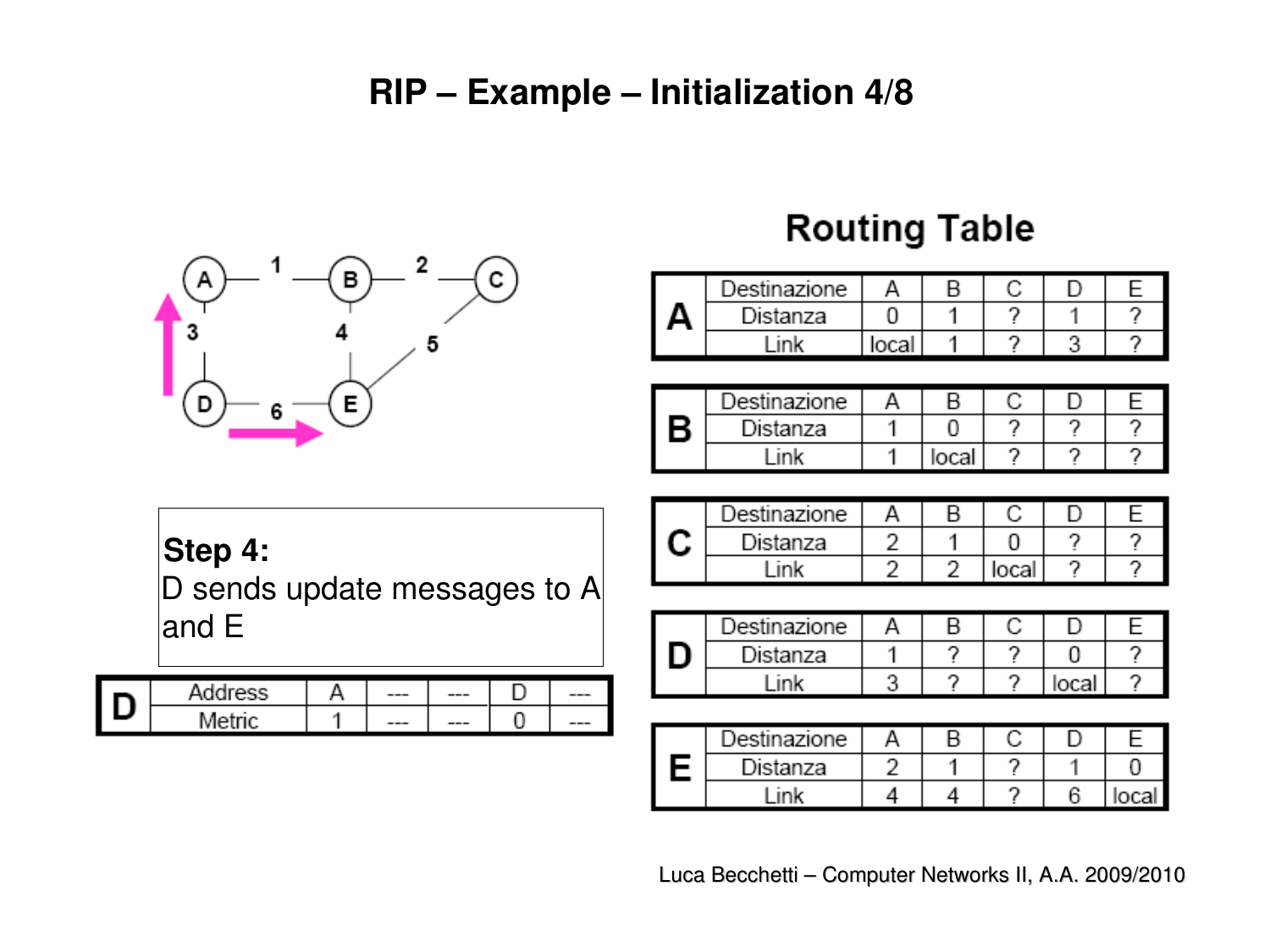#### **RIP – Example – Initialization 5/8**



## **Routing Table**

| )estinazione |  |  |  |
|--------------|--|--|--|
| Distanza     |  |  |  |
|              |  |  |  |

|   | ⊃estinazione |  |  |  |
|---|--------------|--|--|--|
| Q | Distanza     |  |  |  |
|   | ink          |  |  |  |

Α

2

 $\overline{2}$ 

B

1

 $\overline{2}$ 

C

0

local

D

?

7

Ε

?

?

Destinazione

Distanza

Link

С

| Step 5: |  |
|---------|--|

A sends update messages to B and D

| ш | Address |  | --- | --- |
|---|---------|--|-----|-----|
| Δ | Metric  |  | --- | --- |

| Jestinazione |  |  |  |
|--------------|--|--|--|
| Distanza     |  |  |  |
| ink          |  |  |  |

| Destinazione |  |  |  |
|--------------|--|--|--|
| Distanza     |  |  |  |
| ink          |  |  |  |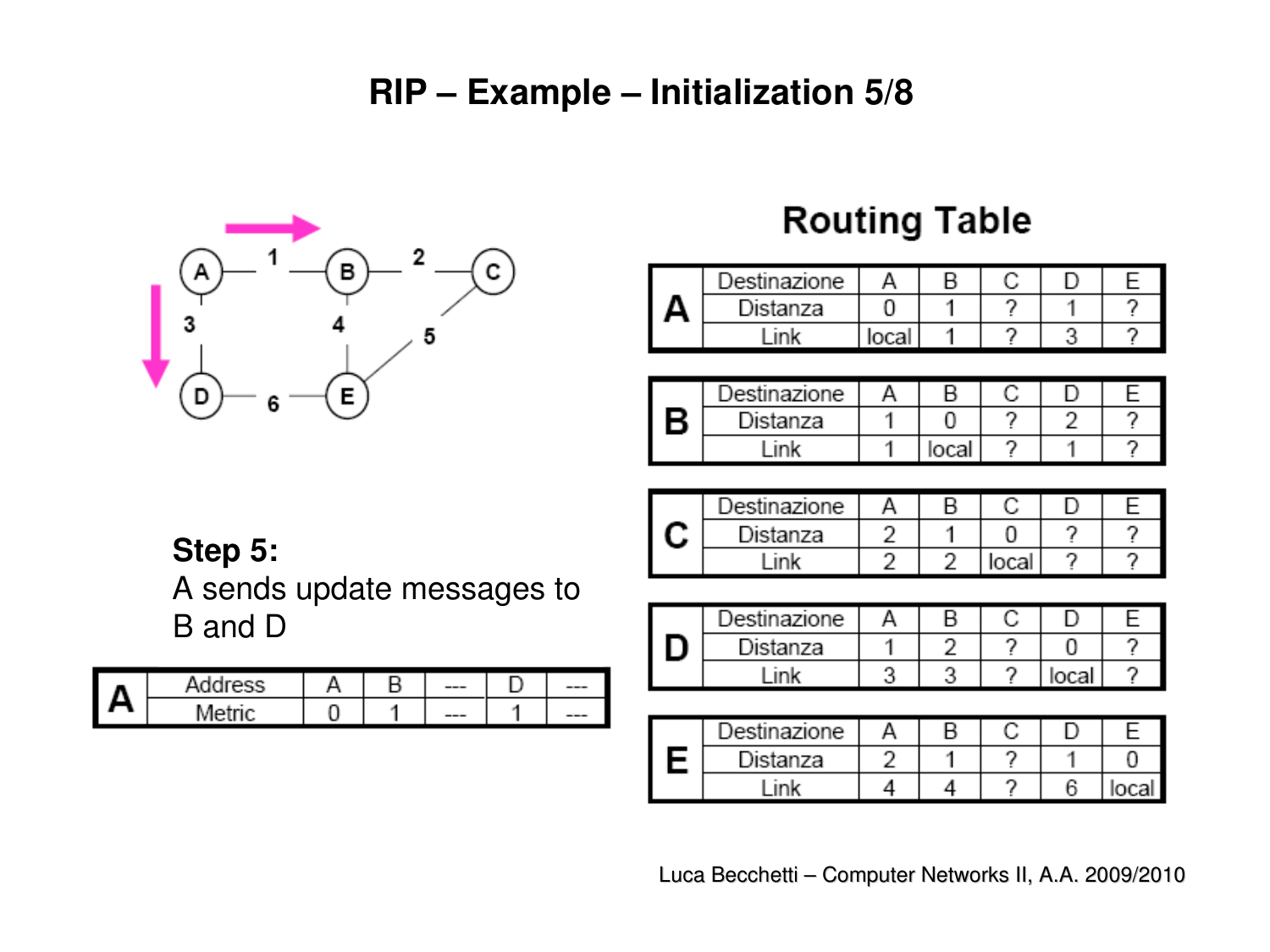#### RIP – Example – Inizializzazione 6/8



# **Routing Table**

| Destinazione |  |  |  |
|--------------|--|--|--|
| Distanza     |  |  |  |
|              |  |  |  |

|   | )estinazione |  |  |  |
|---|--------------|--|--|--|
| R | Distanza     |  |  |  |
|   | ink          |  |  |  |

|        | )estinazione |  |      |  |
|--------|--------------|--|------|--|
| ৲<br>◢ | Distanza     |  |      |  |
|        | ink          |  | ncal |  |

| Destinazione |  |      |  |
|--------------|--|------|--|
| Distanza     |  |      |  |
| -ink         |  | loca |  |

| Destinazione |  |  |      |
|--------------|--|--|------|
| Distanza     |  |  |      |
| ink          |  |  | ביתר |

**Step 6:** C sends updates to B and E

| ∼ | Address |  | v | --- | --- |
|---|---------|--|---|-----|-----|
| م | Metric  |  | - | --- | --- |

Luca Becchetti – Computer Networks II, A.A. 2009/2010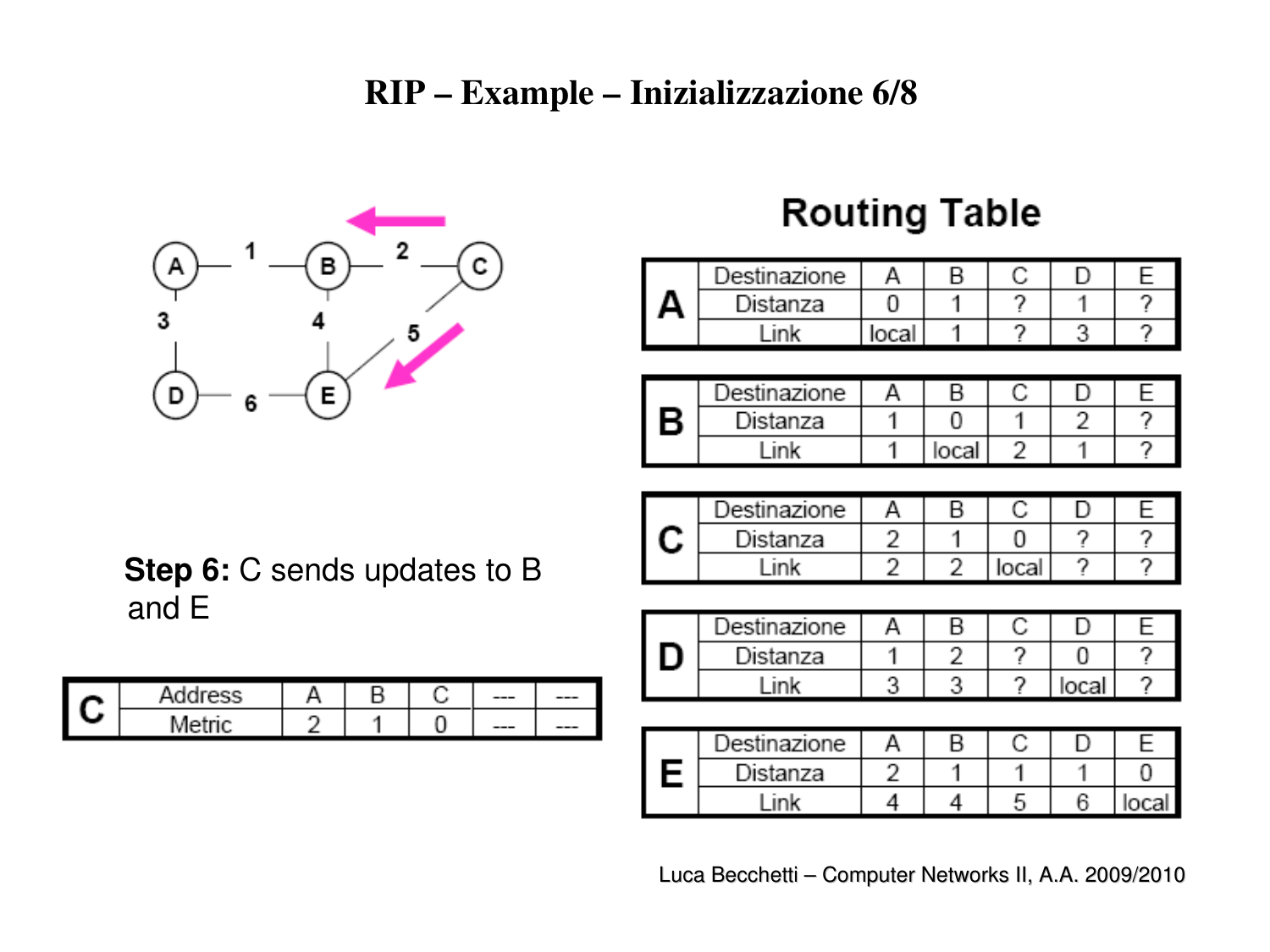#### **RIP – Example – Initialization 7/8**



# **Routing Table**

|   | )estinazione |     |  |  |
|---|--------------|-----|--|--|
| ш | Distanza     |     |  |  |
|   |              | במר |  |  |

|   | )estinazione |       |  |  |
|---|--------------|-------|--|--|
| B | Distanza     |       |  |  |
|   | ink          | loca. |  |  |

|   | Destinazione |  |      |  |
|---|--------------|--|------|--|
| ৲ | Distanza     |  |      |  |
|   | ink          |  | ocal |  |

| )estinazione |  |   |       |  |
|--------------|--|---|-------|--|
| Distanza     |  |   |       |  |
| un le        |  | с | local |  |

|  | ⊃estinazione |  |  |  |
|--|--------------|--|--|--|
|  | Distanza     |  |  |  |
|  |              |  |  |  |

**Step 7:** E sends updates to B, C and D

| address.  |  |  |  |
|-----------|--|--|--|
| Metri<br> |  |  |  |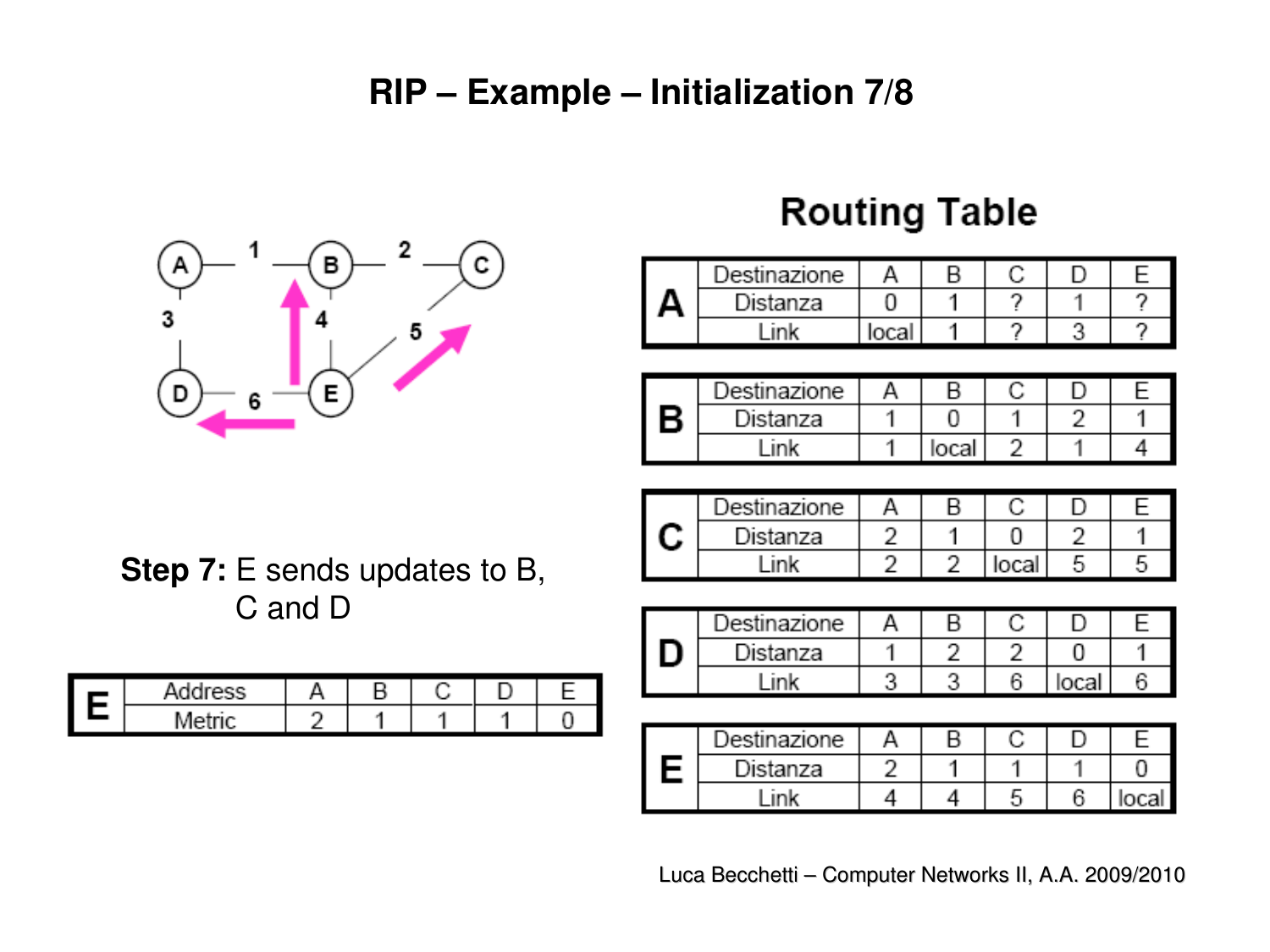#### **RIP – Example – Initialization 8/8**



# **Routing Table**

| )estinazione |     |  |  |
|--------------|-----|--|--|
| Distanza     |     |  |  |
|              | ากล |  |  |

|   | ⊃estinazione |      |  |  |
|---|--------------|------|--|--|
| B | Distanza     |      |  |  |
|   | ink          | loca |  |  |

| Destinazione |  |       |  |
|--------------|--|-------|--|
| Distanza     |  |       |  |
| -ink         |  | local |  |

| <i>D</i> estinazione |  |     |  |
|----------------------|--|-----|--|
| Distanza             |  |     |  |
| ink                  |  | oca |  |

| Destinazione |  |  |  |
|--------------|--|--|--|
| Distanza     |  |  |  |
| -ink         |  |  |  |

**Step 8**: B sends updates to A, C and E

| I R | Address |  |  |  |
|-----|---------|--|--|--|
|     | Metric  |  |  |  |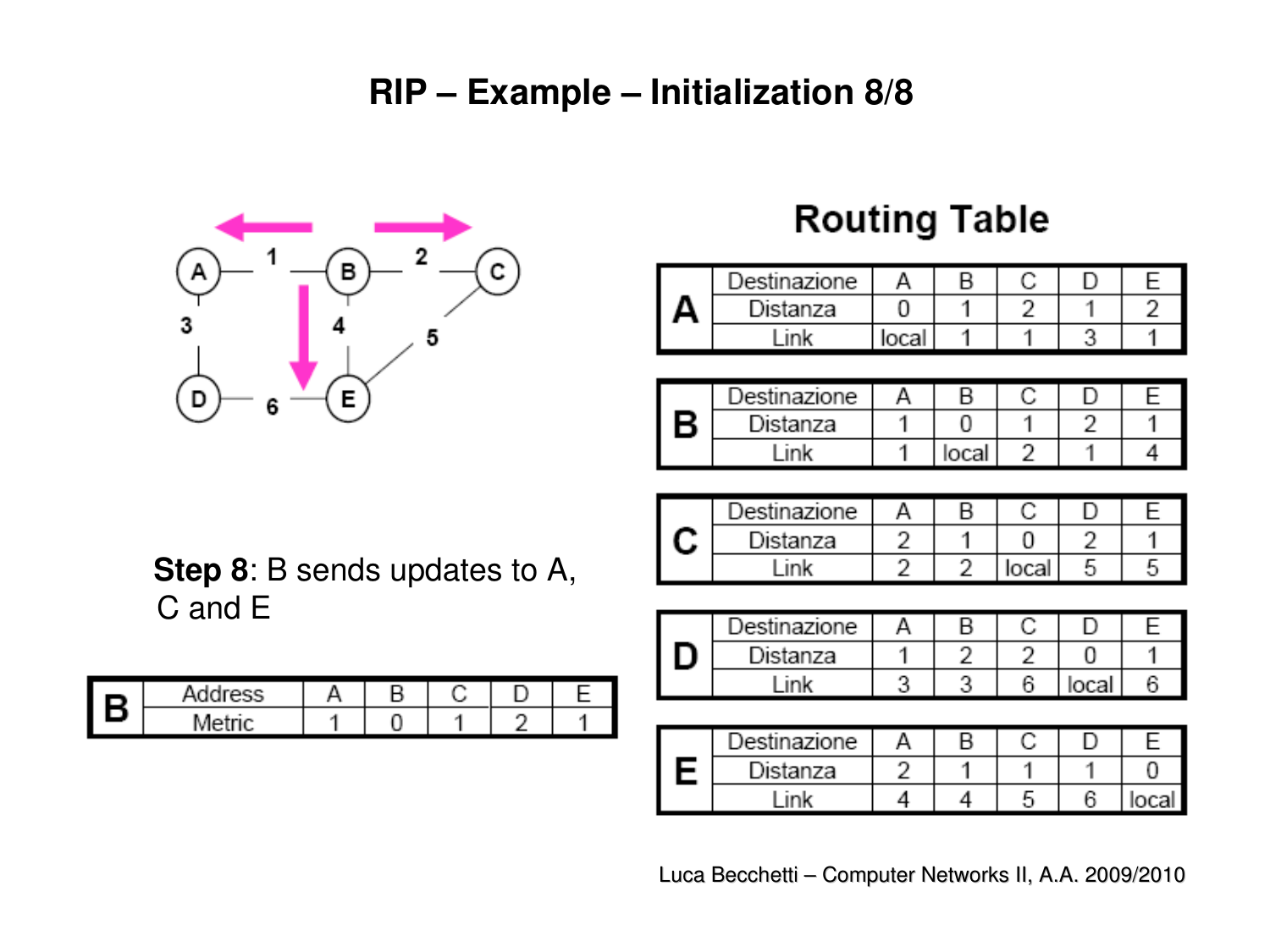## **RIP – Example – link fault 1/4**



# **Routing Table**

| Destinazione |     |     |  |
|--------------|-----|-----|--|
| Distanza     |     | וחו |  |
| -ink         | ากล |     |  |

|   | )estinazione |     |  |  |
|---|--------------|-----|--|--|
| В | Distanza     |     |  |  |
|   | ink          | oca |  |  |

| )estinazione |  |       |  |
|--------------|--|-------|--|
| Distanza     |  |       |  |
| ink          |  | local |  |

#### **Initial state**

- Network at equilibrium
- Link AB faults

#### **Metric**

Distance (hop number)

| Jestinazione |  |  |  |
|--------------|--|--|--|
| Distanza     |  |  |  |
| ink          |  |  |  |

| Destinazione |  |  |       |
|--------------|--|--|-------|
| Distanza     |  |  |       |
| ink          |  |  | Incal |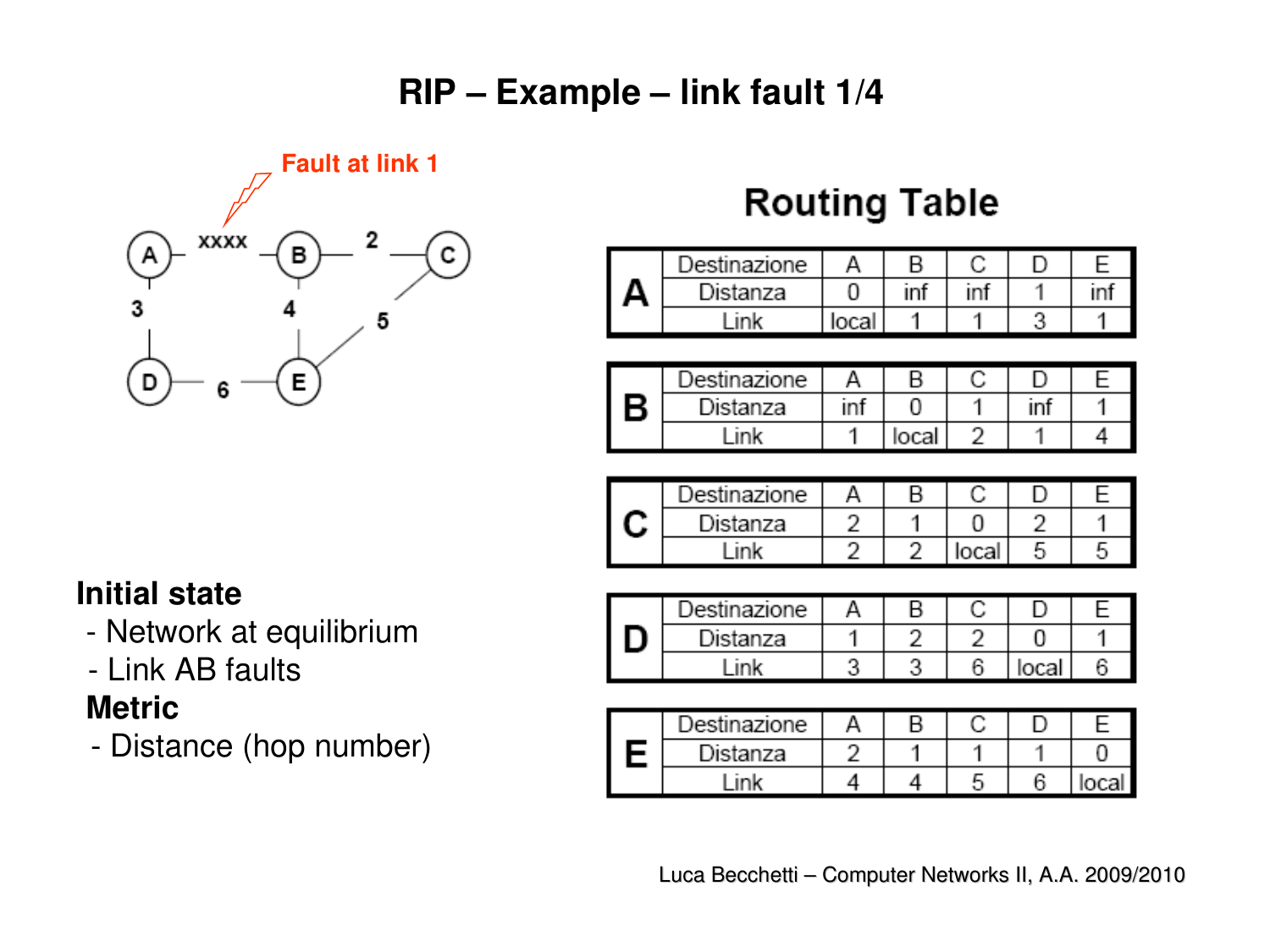#### **RIP – Example – link fault 2/4**



#### **Routing Table**

| <i>e</i> stinazione | Е  |  |  |
|---------------------|----|--|--|
| Distanza            | ın |  |  |
| ink                 |    |  |  |

|          | Destinazione | F   |  |  |
|----------|--------------|-----|--|--|
| <b>B</b> | Distanza     |     |  |  |
|          | ink          | ביי |  |  |

| Step 1 |  |
|--------|--|
|--------|--|

Update from A to D

| Address | В                                                                          |              |  |
|---------|----------------------------------------------------------------------------|--------------|--|
| Metric  | $\frac{1}{2} \left( \frac{1}{2} \right) \left( \frac{1}{2} \right)$<br>ını | ۰<br>ır<br>Ш |  |

Update from B to C and E

| цL.<br>dress<br>и |               | ⋼<br>□ |               |  |
|-------------------|---------------|--------|---------------|--|
| <b>Metric</b>     | -<br>۰<br>ınt |        | ٠<br>-<br>ınt |  |

|        | )estinazione |     |       |  |
|--------|--------------|-----|-------|--|
| ৲<br>پ | Distanza     | ını |       |  |
|        | ink          |     | local |  |

| Destinazione |  |   |     |  |
|--------------|--|---|-----|--|
| Distanza     |  |   |     |  |
| ink          |  | e | oca |  |

| ⊃estinazione |     |  |     |
|--------------|-----|--|-----|
| Distanza     | inf |  |     |
| ink          |     |  | าคว |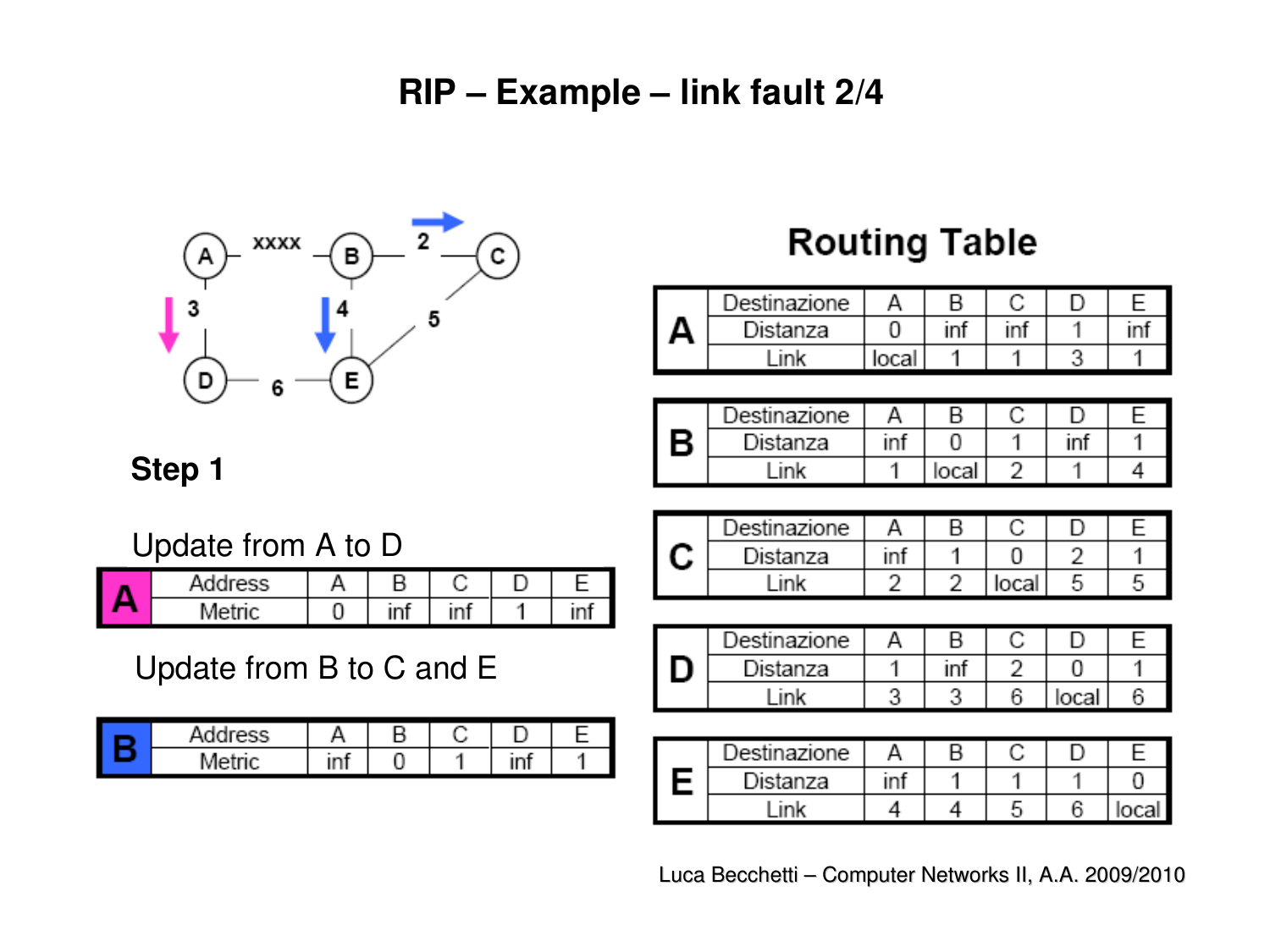#### **RIP – Example – link fault 3/4**



| saldroee i<br>л |           |  |  |
|-----------------|-----------|--|--|
| $\cdots$        | ۰<br><br> |  |  |

# **Routing Table**

|   | )estinazione |  |  |  |
|---|--------------|--|--|--|
| ∽ | Distanza     |  |  |  |
|   |              |  |  |  |

|   | ⊃estinazione |    |       |  |  |
|---|--------------|----|-------|--|--|
| D | Distanza     | ın |       |  |  |
|   | -ink         |    | local |  |  |

|        | Jestinazione |  |      |  |
|--------|--------------|--|------|--|
| ৲<br>◡ | Distanza     |  |      |  |
|        | ink          |  | ocal |  |

| Destinazione |  |   |       |  |
|--------------|--|---|-------|--|
| Distanza     |  |   |       |  |
| ink          |  | R | local |  |

| Destinazione |  |  |  |
|--------------|--|--|--|
| Distanza     |  |  |  |
| inl          |  |  |  |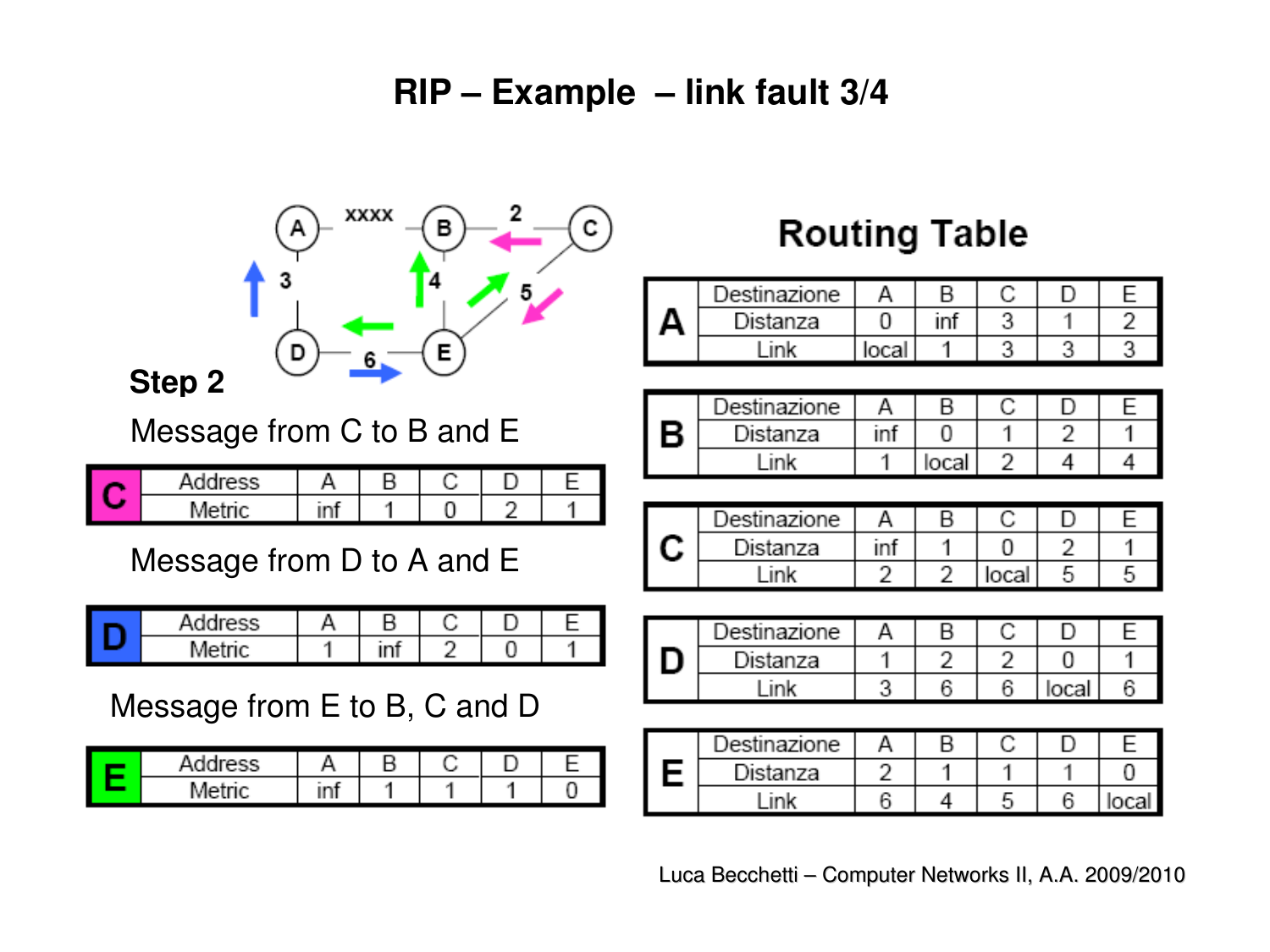#### **RIP – Example – Link fault 4/4**

**Step 3**

#### Message from A to D

| ο. | address                                                                                                                                                                                                                                             |                   |  |  |
|----|-----------------------------------------------------------------------------------------------------------------------------------------------------------------------------------------------------------------------------------------------------|-------------------|--|--|
| ъ  | M<br>$\sim$<br><b>The Contract of the Contract of the Contract of the Contract of the Contract of the Contract of The Contract of The Contract of The Contract of The Contract of The Contract of The Contract of The Contract of The Contract </b> | ٠<br>1 M<br>Ш<br> |  |  |

Message from B to C and E

| R | Address |    | n |  |  |
|---|---------|----|---|--|--|
| ▱ | Metric  | ın |   |  |  |

Message from D to A and E

| Addrese | ⊓ |  |  |
|---------|---|--|--|
| Metric  |   |  |  |

Arr Message from E to B, C and D<sub>1</sub>

| Address |  |  |  |
|---------|--|--|--|
| Metric  |  |  |  |

# **Routing Table**

|   | estinazione |  |  |  |
|---|-------------|--|--|--|
| ▲ | Distanza    |  |  |  |
|   | ını         |  |  |  |

|   | .)estinazione |       |  |  |
|---|---------------|-------|--|--|
| В | Distanza      |       |  |  |
|   | ink           | احمما |  |  |

| )estinazione |  |     |  |
|--------------|--|-----|--|
| Distanza     |  |     |  |
| ink          |  | oca |  |

| Jestinazione |  |  |  |
|--------------|--|--|--|
| Distanza     |  |  |  |
|              |  |  |  |

| Destinazione |  |  |  |
|--------------|--|--|--|
| Distanza     |  |  |  |
| ink          |  |  |  |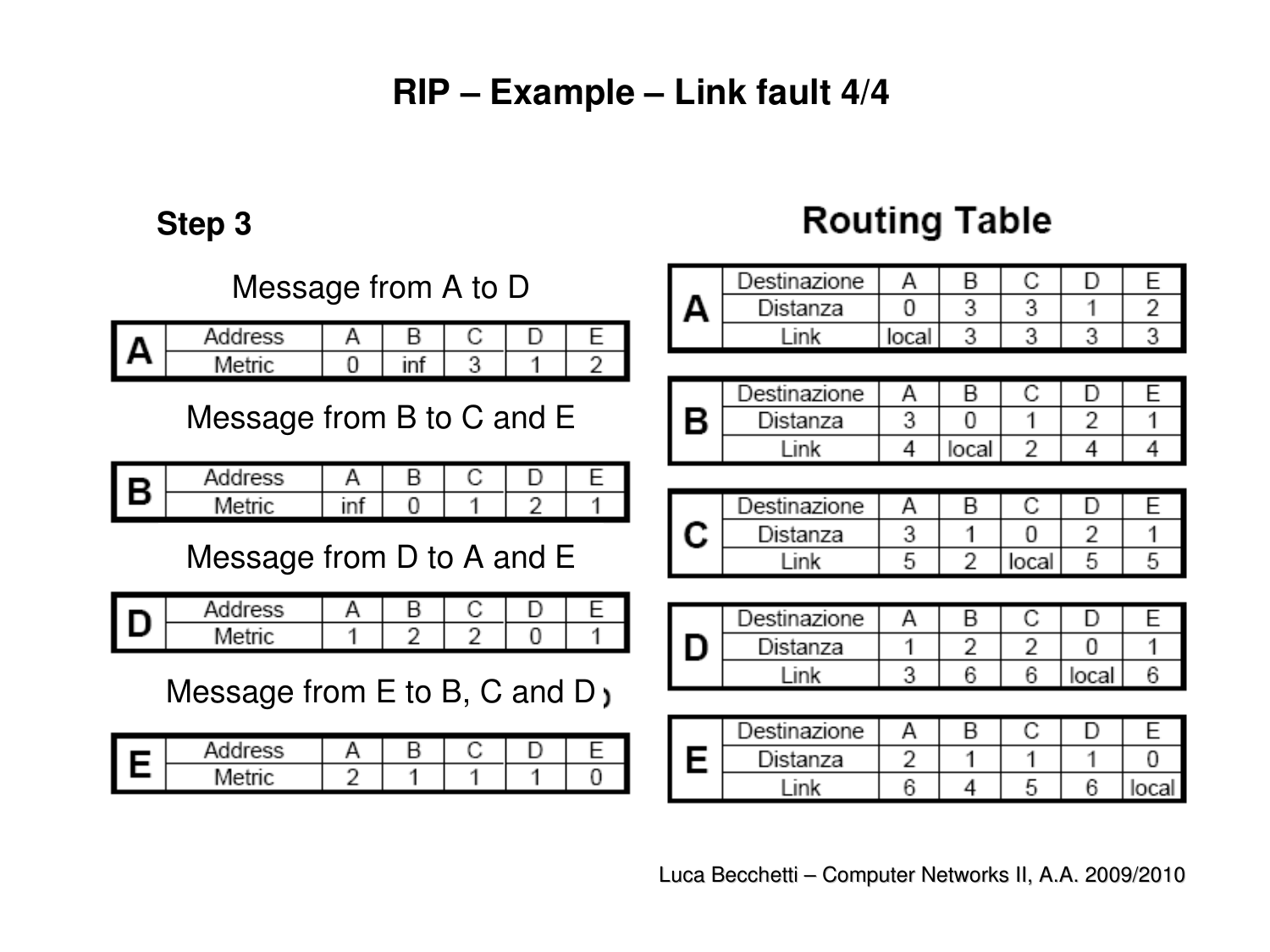- $\Box$  Convergence time depends on number of routers that must be crossed by update messages
- $\Box$  RIP Disadvantages:
	- **I.** Instability due to old routings that persist for relatively long
	- Convergence speed
		- o In the order of minutes for large networks
	- Overhead due to periodic transmission of distance vectors even in the absence of changes in networks state
	- Metric: only hop number
	- Max 15 hop
	- "Flat" networks
	- **IMPOSSIBLE TO have variable-length network prefixes** 
		- o Serious problem
	- New version (RIP v2) in 1994 only addressed some of these problems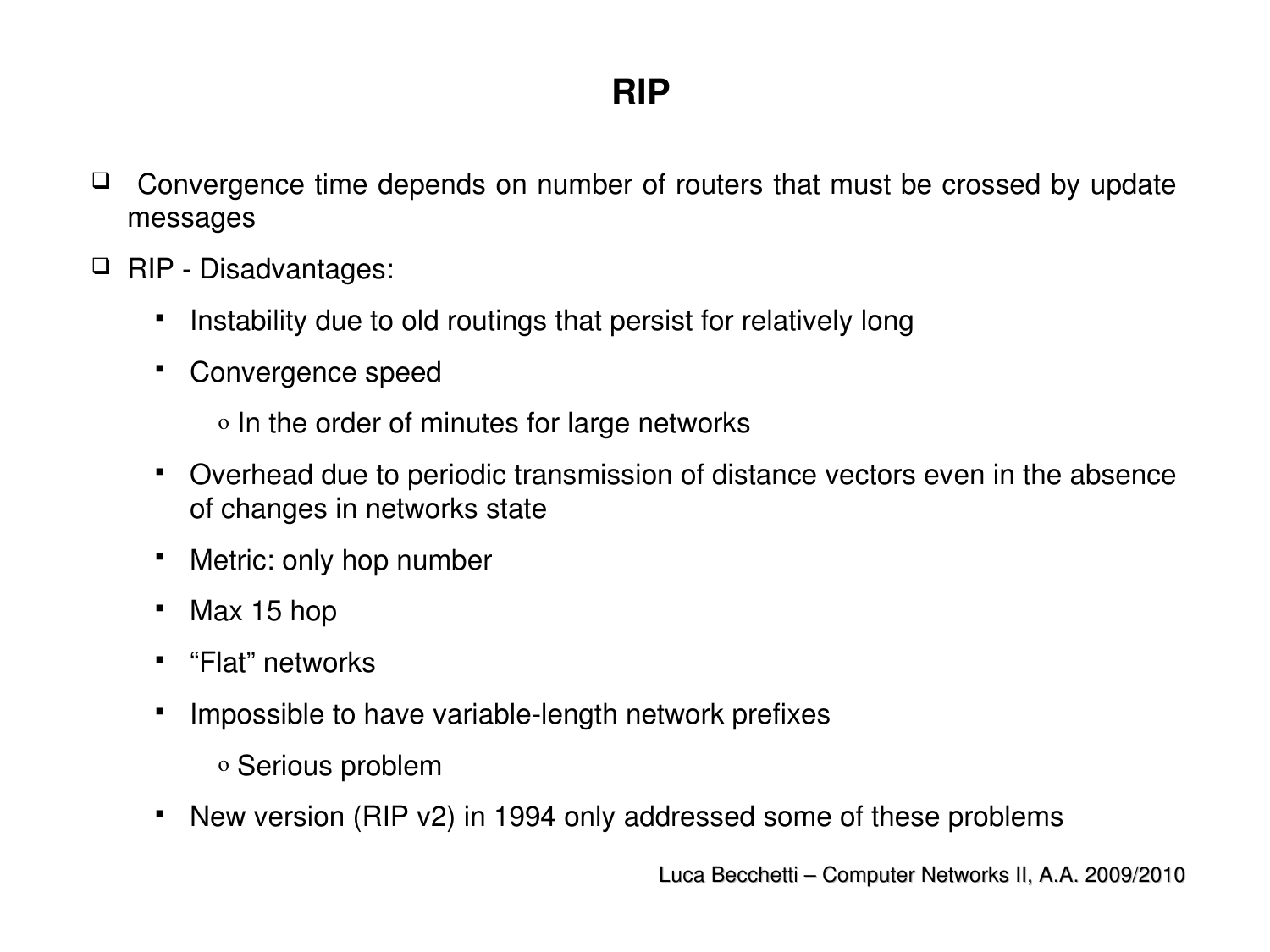# **RIP: count to infinity problem**

 $\Box$  Main problem which occurs when

- A network becomes unreachable [e.g., due to a link fault]
- Old routings persist because of RIP's slow convergnece
- **Metrics are not unitary**
- Possible fixes:
	- Avoid use of metrics with wide ranges, so as to avoid long permanence in sub-optimal, non-equilibrium states [RIP uses range of 16 values]
	- **Split Horizon**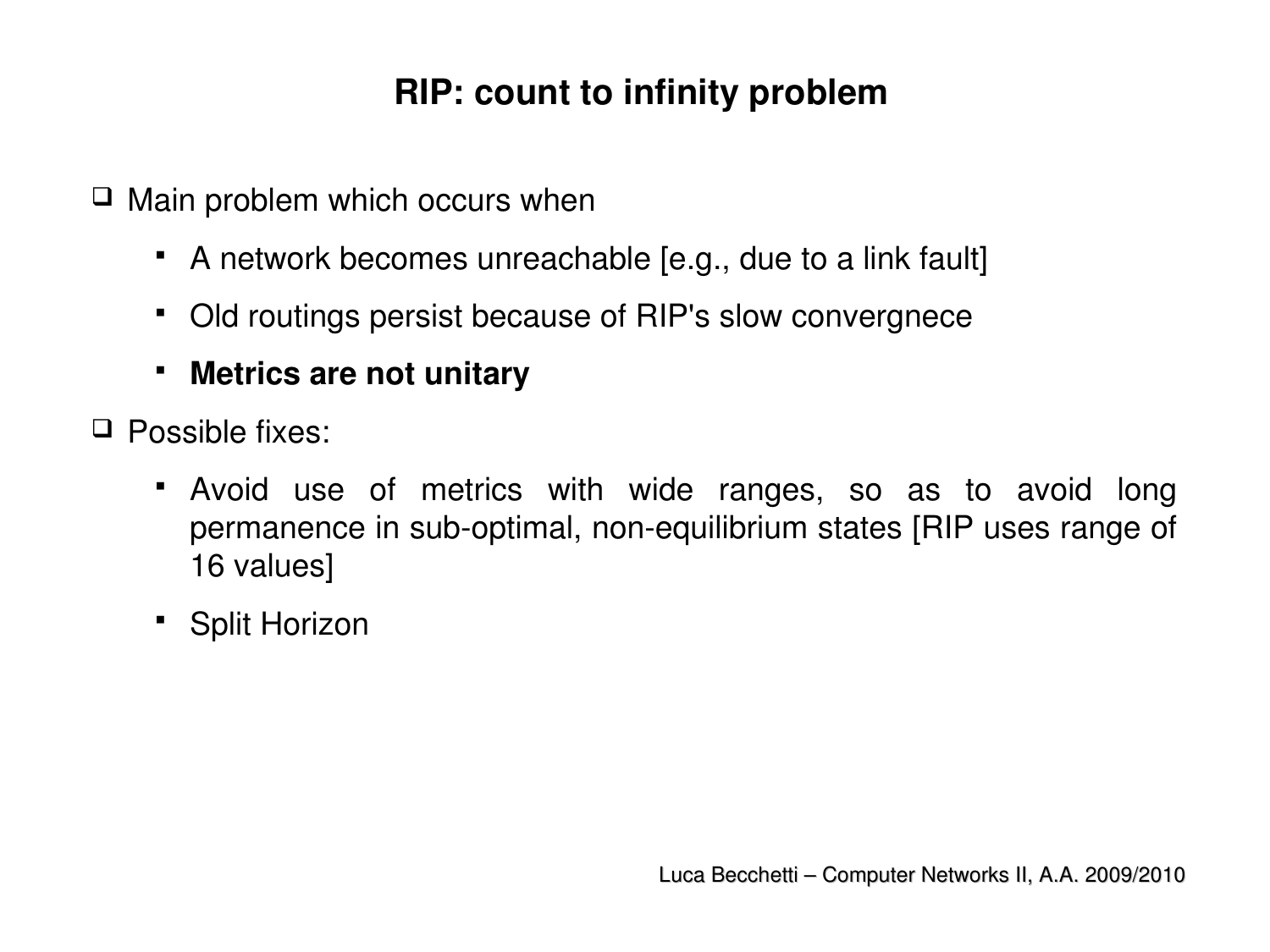#### **RIP: count to infinity – Example 1/6**



#### **Metrics for destination network**

- $-$  Node A  $\rightarrow$  Metric = 3 Router B
- $-$  Node B  $\rightarrow$  Metric = 2 Router D
- $-$  Node C  $\rightarrow$  Metric = 3 Router B
- Node  $D \rightarrow$  Metric = 1 Directly connected
	-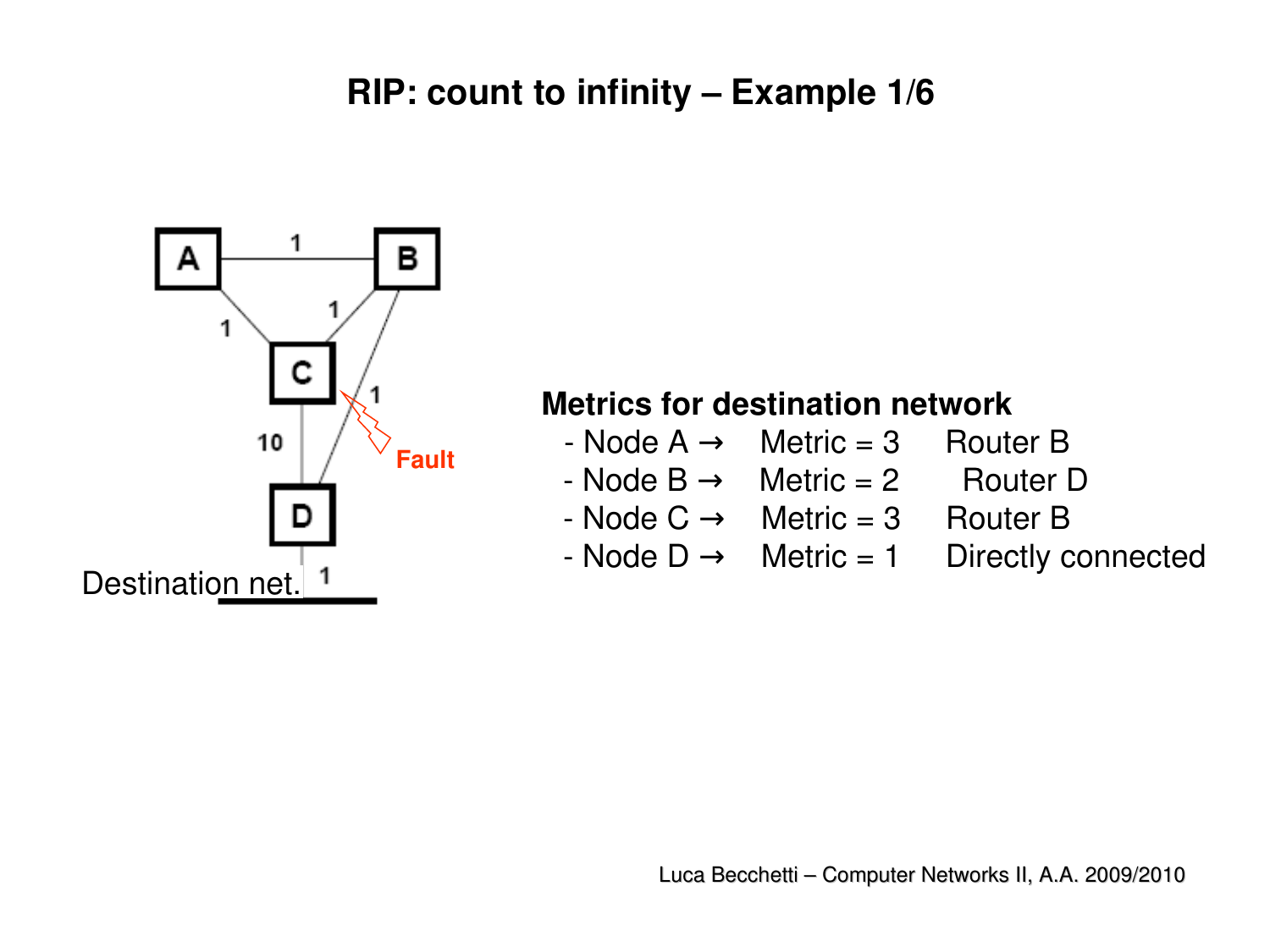# **RIP: Counting to infinity – Example 2/6**

- $\Box$  If link BD faults (metric becomes infinite):
	- All paths will croos node C
	- Very slow convergence



- $\Box$  Process is the following:
	- Node B soon senses fault (  $L(B,D) = \text{infinity}$ )
	- Nodes A and C send RIP update messages for route to D indicating new paths, respectively through C and A
	- New paths cross B
	- B erroneously believes that there is a route to D traversing A or C
	- Routing converges only after hop count reaches value of the weight on link CD

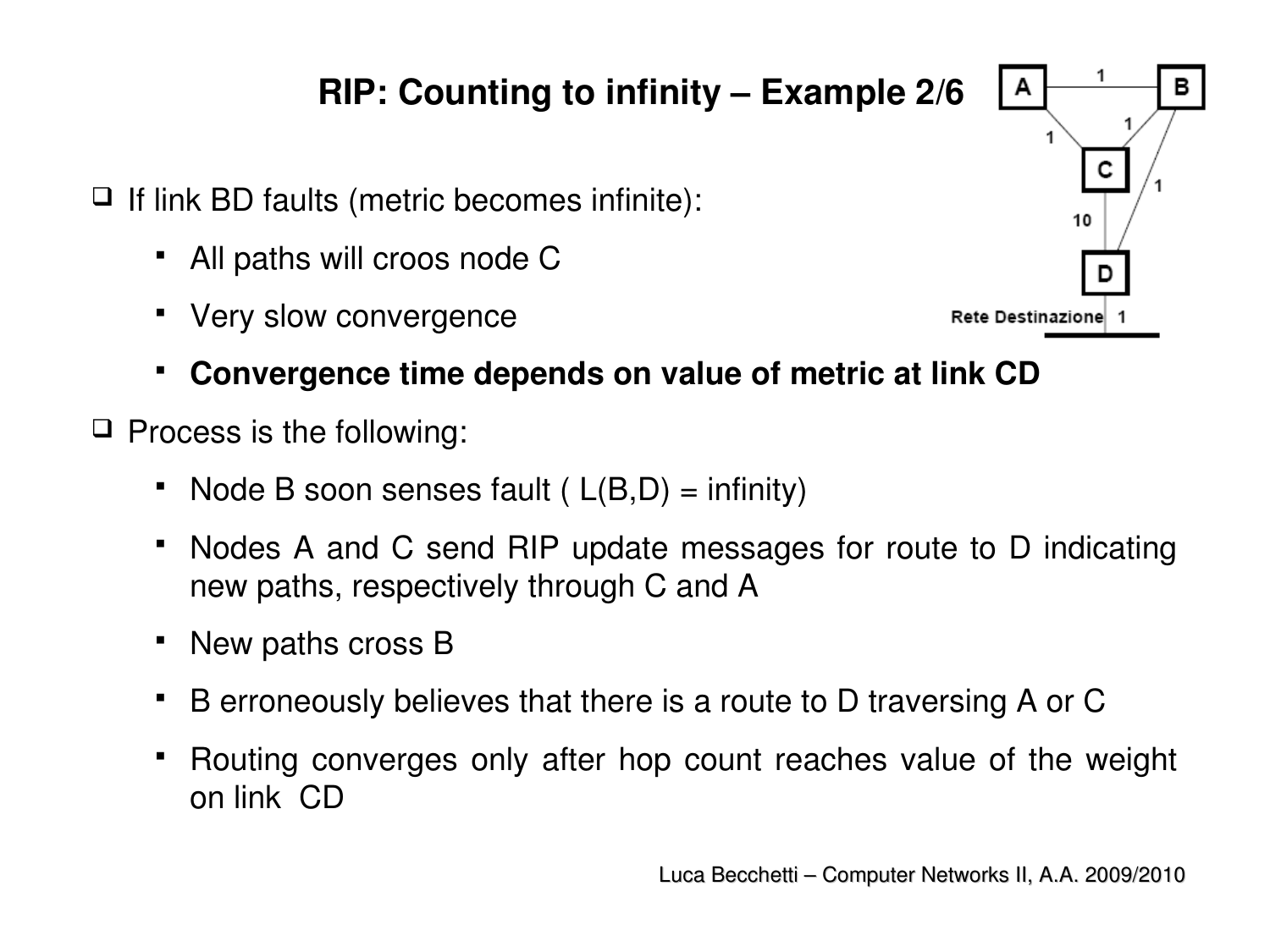## **RIP: Counting to infinity – Example 3/6**

 Evolution of path towards dest. network starting from routers A, B, C and D





| Nodo | Next hop | Metr. |
|------|----------|-------|
| А    | в        | 3     |
| в    |          | œ     |
| с    | в        | 3     |
| D    | Diretto  |       |

| <b>B</b> updates A and C with new vector L                                                                                                                                                      |
|-------------------------------------------------------------------------------------------------------------------------------------------------------------------------------------------------|
| $\frac{1}{2}$ Meanwhile, B receives from A and C the information<br>$\frac{1}{2}$ (incorrect) that from A and C it is possible to reach $\frac{1}{2}$<br>destination network with metric cost 3 |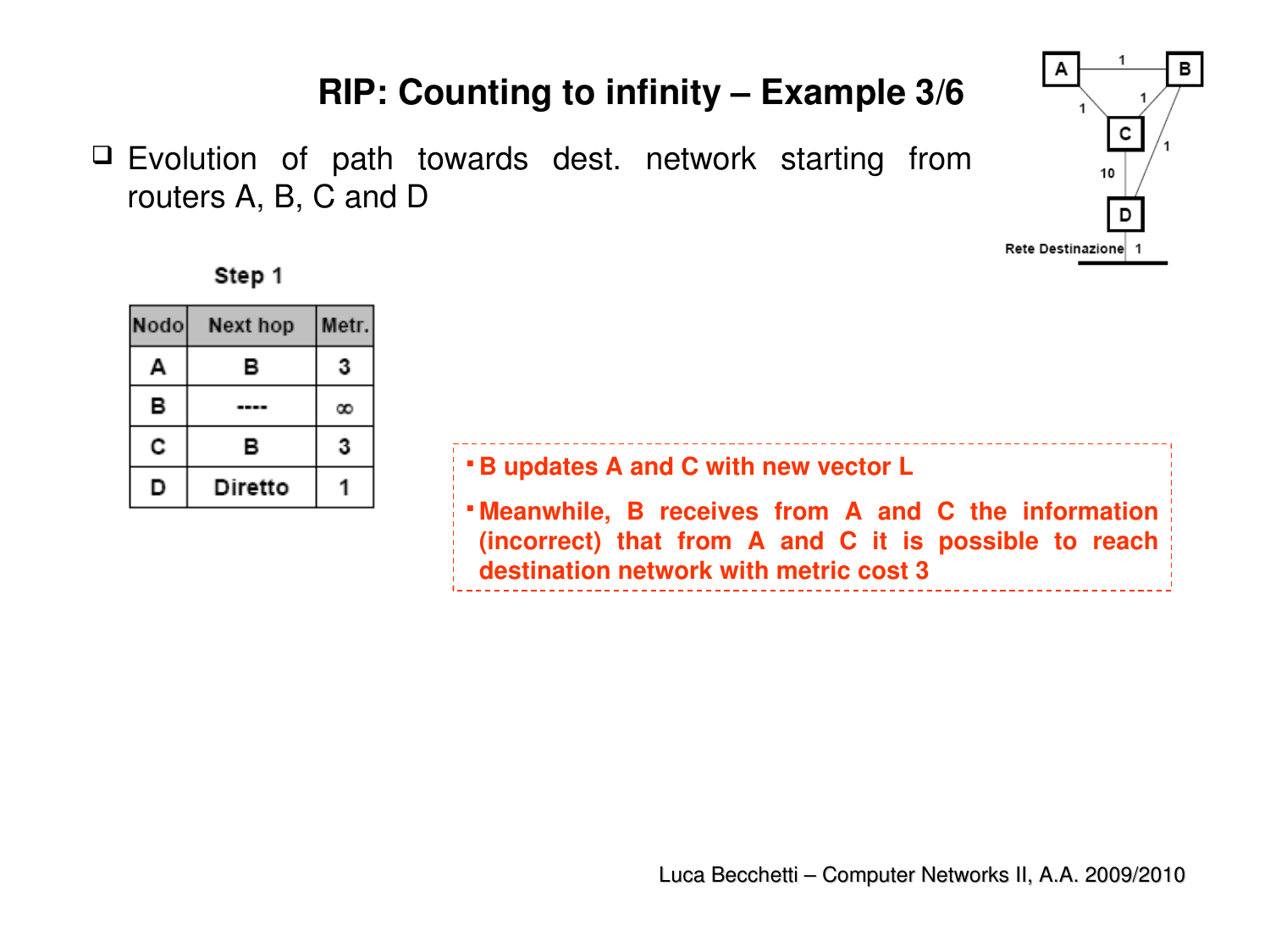## **RIP: Counting to infinity – Example 4/6**

 $\Box$  Evolution of path towards dest. network starting from routers A, B, C and D

1 A в c 10 D Rete Destinazione 1



|--|--|

| Nodol | Next hop | Metr. |
|-------|----------|-------|
| Д     | в        | 3     |
| в     |          | œ     |
| с     | в        | 3     |
| D     | Diretto  |       |

| Nodo | Next hop | Metr. |
|------|----------|-------|
| А    | c        |       |
| в    | c        | 4     |
| c    | А        |       |
| IJ   | Diretto  |       |

**A and C receive B's L vector and change their paths toward destination** \_\_\_\_\_\_\_\_\_\_\_\_\_\_\_\_\_\_\_\_\_\_\_\_\_\_\_\_\_\_\_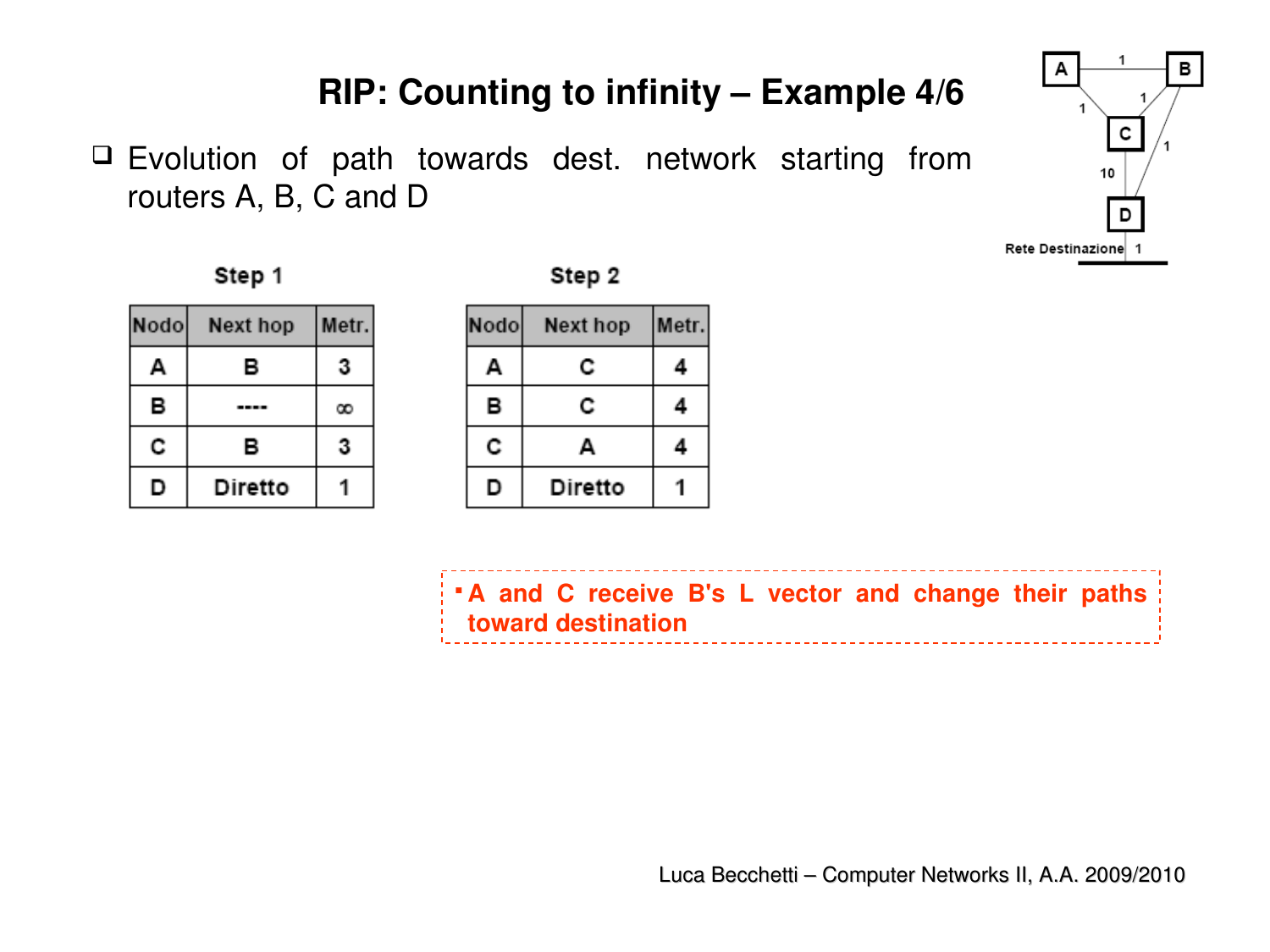## **RIP: Counting to infinity – Example 5/6**

 $\Box$  Evolution of path towards dest. network starting from routers A, B, C and D





Nodo Next hop Metr. в 3 A в  $\cdots$  $\infty$ c в 3 1 D Diretto

| Nodo | Next hop | Metr. |
|------|----------|-------|
| А    | c        | 4     |
| в    | c        | 4     |
| c    | А        |       |
| D    | Diretto  |       |

Step 3

| Nodo | Next hop | Metr. |
|------|----------|-------|
| А    | с        | 5     |
| в    | с        | 5     |
| с    | А        | 5     |
| D    | Diretto  |       |

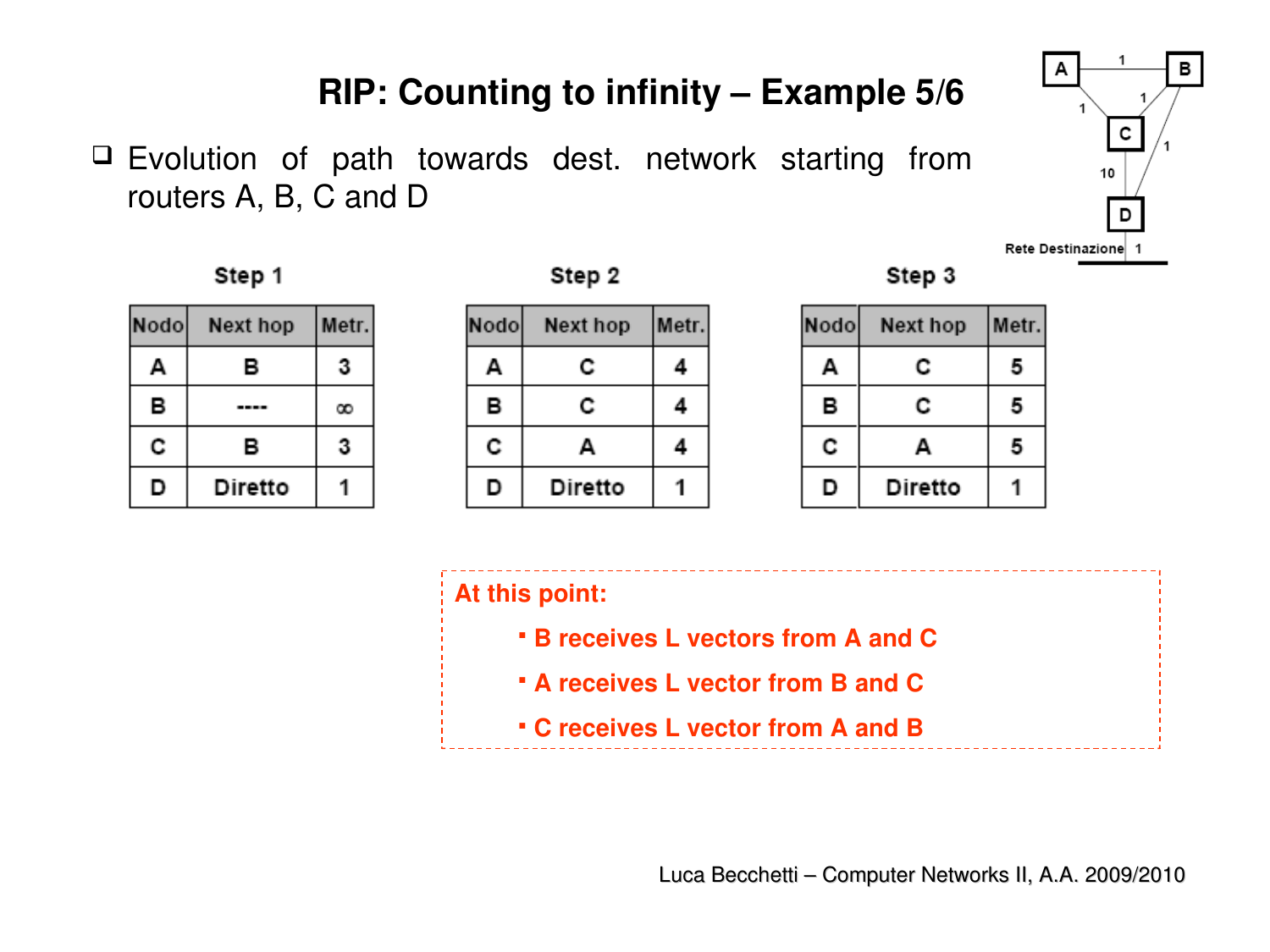#### **RIP: Counting to infinity – Example 6/6**

 $\Box$  Evolution of path towards dest. network starting from routers A, B, C and D



Step 1

| Nodol | Next hop | Metr. |
|-------|----------|-------|
| A     | в        | 3     |
| в     |          | œ     |
| с     | в        | 3     |
| D     | Diretto  |       |

Step 4

| Nodol | Next hop | Metr. |
|-------|----------|-------|
| Д     | c        | 6     |
| в     | с        | 6     |
| с     | Д        | 6     |
| D     | Diretto  |       |

Step 2

| Nodol | Next hop | Metr. |
|-------|----------|-------|
| А     | c        |       |
| в     | c        |       |
| c     | А        |       |
| D     | Diretto  |       |

**Loop terminates when metric of temporary path becomes larger than that of real, alternative path** 



| Nodo | Next hop | Metr. |
|------|----------|-------|
| А    | с        | 5     |
| в    | с        | 5     |
| с    | А        | 5     |
| D    | Diretto  |       |



| Nodo | Next hop | Metr. |
|------|----------|-------|
| А    | c        | 12    |
| в    | c        | 12    |
| с    | D        | 11    |
| D    | Diretto  |       |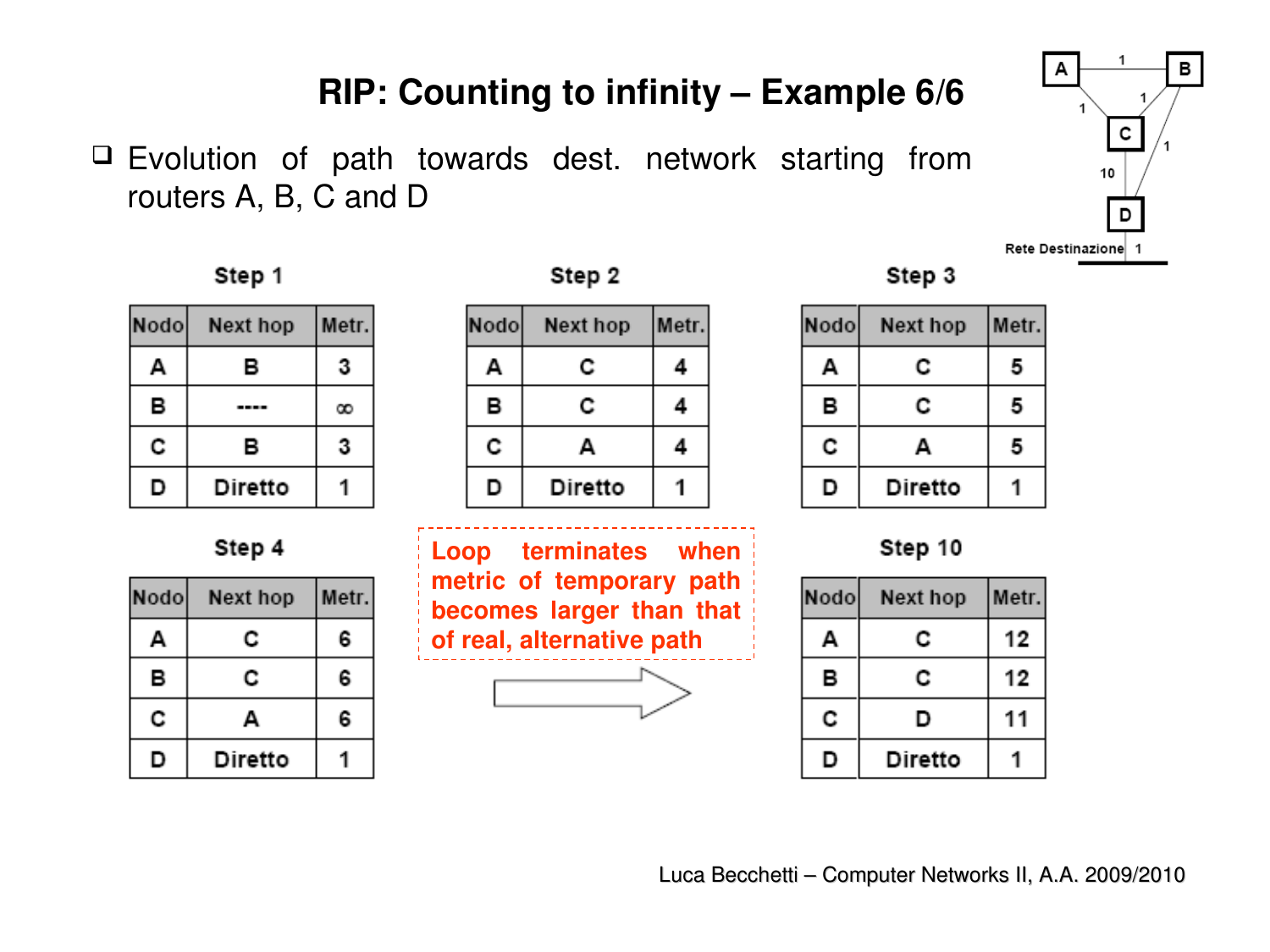# **RIP: Split Horizon**

 $\Box$  Goal: avoid count to infinity [routing loop]

- $\Box$  In the following situation it makes no sense that
	- A tries to reach X over B



- A announces to B its own distance to X
- $\Box$  A node sends different update messages (so, different versions of L vector) to neighbours, according to the following rules:
	- Omit, in vector L sent over a link, metrics of paths computed from updates received from that link (simple split horizon)
	- If in an L vector transmitted over a link, set to  $\infty$  metrics for paths recomputed from updates received from that link (split horizon with poisonous reverse)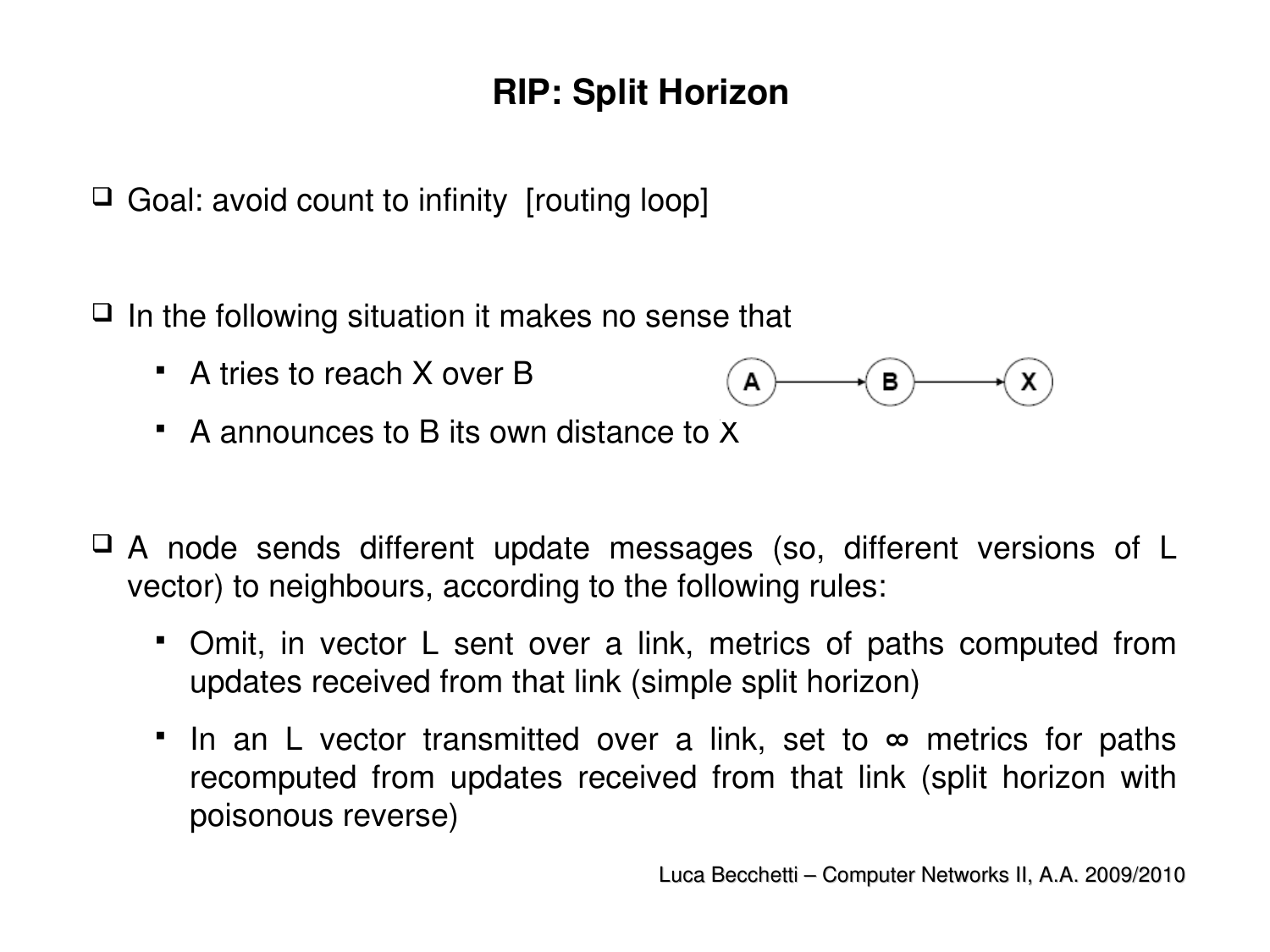#### **RIP: Split Horizon – Example**

 $\Box$  Evolution of shortest path to destination network starting at routers A, B, C and D







| Nodol | Next hop | Metr. |
|-------|----------|-------|
| А     |          |       |
| в     |          |       |
| с     | D        | 11    |
| נו    | Diretto  |       |

Step 2

| Nodo | Next hop | Metr. |
|------|----------|-------|
| А    | c        |       |
| в    |          | œ     |
| с    | Д        |       |
| O    | Diretto  |       |

Step 4

| Nodo | Next hop | Metr. |
|------|----------|-------|
| д    | c        | 12    |
| в    | c        | 12    |
| с    | D        |       |
|      | Diretto  |       |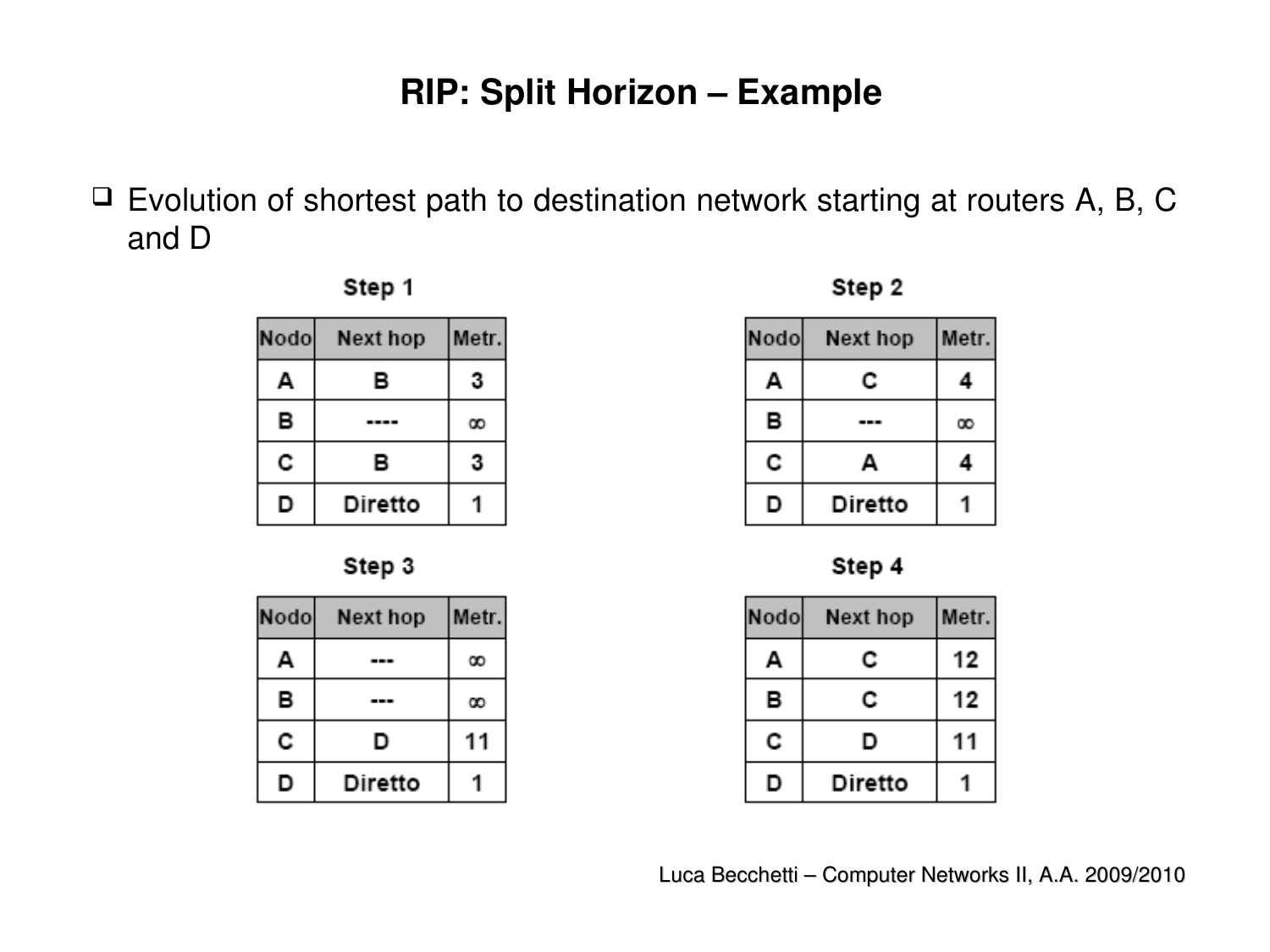# **RIP: Triggered Updates**

- $\Box$  Split horizon with poisonous reverse technique interrupts loops onvolving two routers
	- Loops involving three or more nodes possible
		- o A believes having a path through B
		- o B believes having a path through C
		- o C believes having a path through A
	- Remedy:
		- o Every time a routing table is updated, node sends update messages to adjacent nodes
		- o Convergence time reduces, since it eliminates timeout waiting time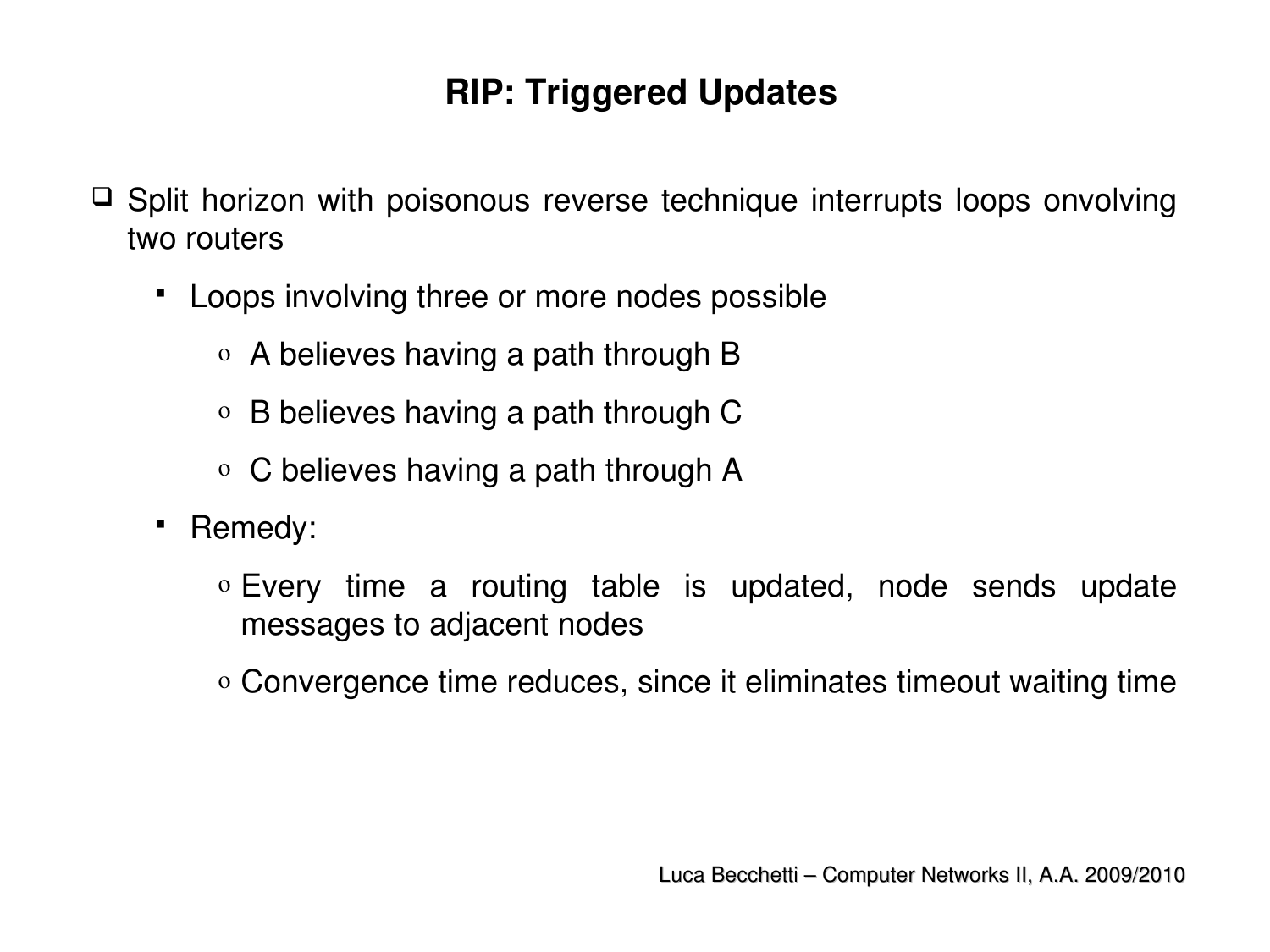- $\Box$  Format compatible with Berkeley Software Distribution (BSD) UNIX software
- A RIP message (**advertisement**) is trasmitted over UDP (port 520)
- **Two message types**
	- **PREQUEST** 
		- o Sent by a router to a neighbour to request neighbour's routing table or part thereof
	- **Response**
		- o **Used by a router to send whol or part of router's distance vector table**
		- o Sent:
			- Every 30 seconds [**refresh**]
			- $\geq$  In response to a Request packet

Luca Becchetti – Computer Networks II, A.A. 2009/2010 When routing table changes (Triggered updates)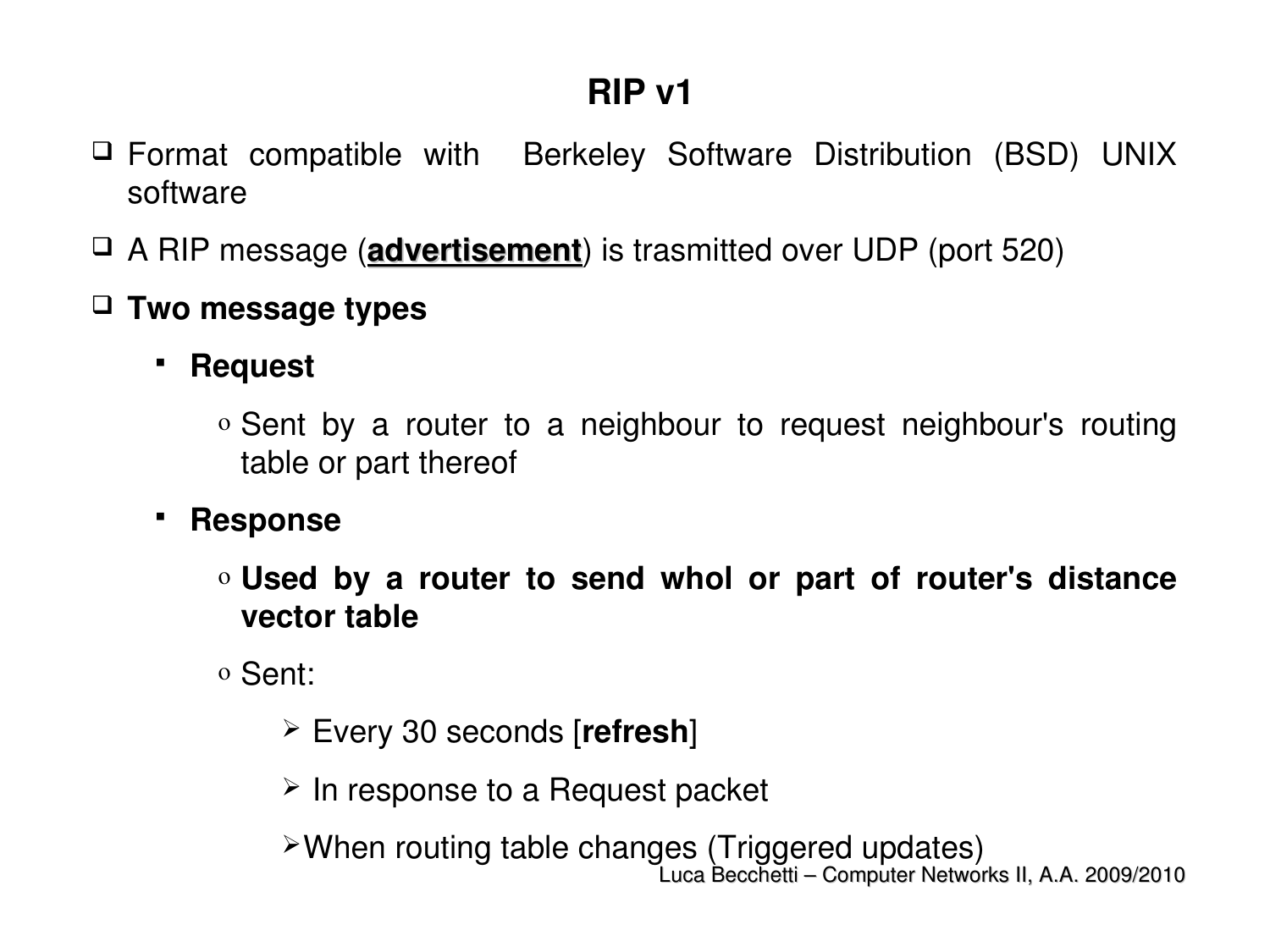$\Box$  Maximum size of RIP messages is 512 bytes

- At most 25 blocks per message
- If more than 25 destinations neew to be refreshed  $\rightarrow$  multiple RIP messages
- $\Box$  Does not allow transmission of subnet mask
	- A router must know the structure of a subnet address in order to distinguish network prefix and host address
- $\Box$  Metric is an integer between 1 and 16
	- 16 means infinity
- $\Box$  A destination address is removed from routing table if it has not been "refreshed" for 180 s
- $\Box$  In the presence of frequent and consecutive changes in link state, RIP message are sent with frequency of 1 to 5 s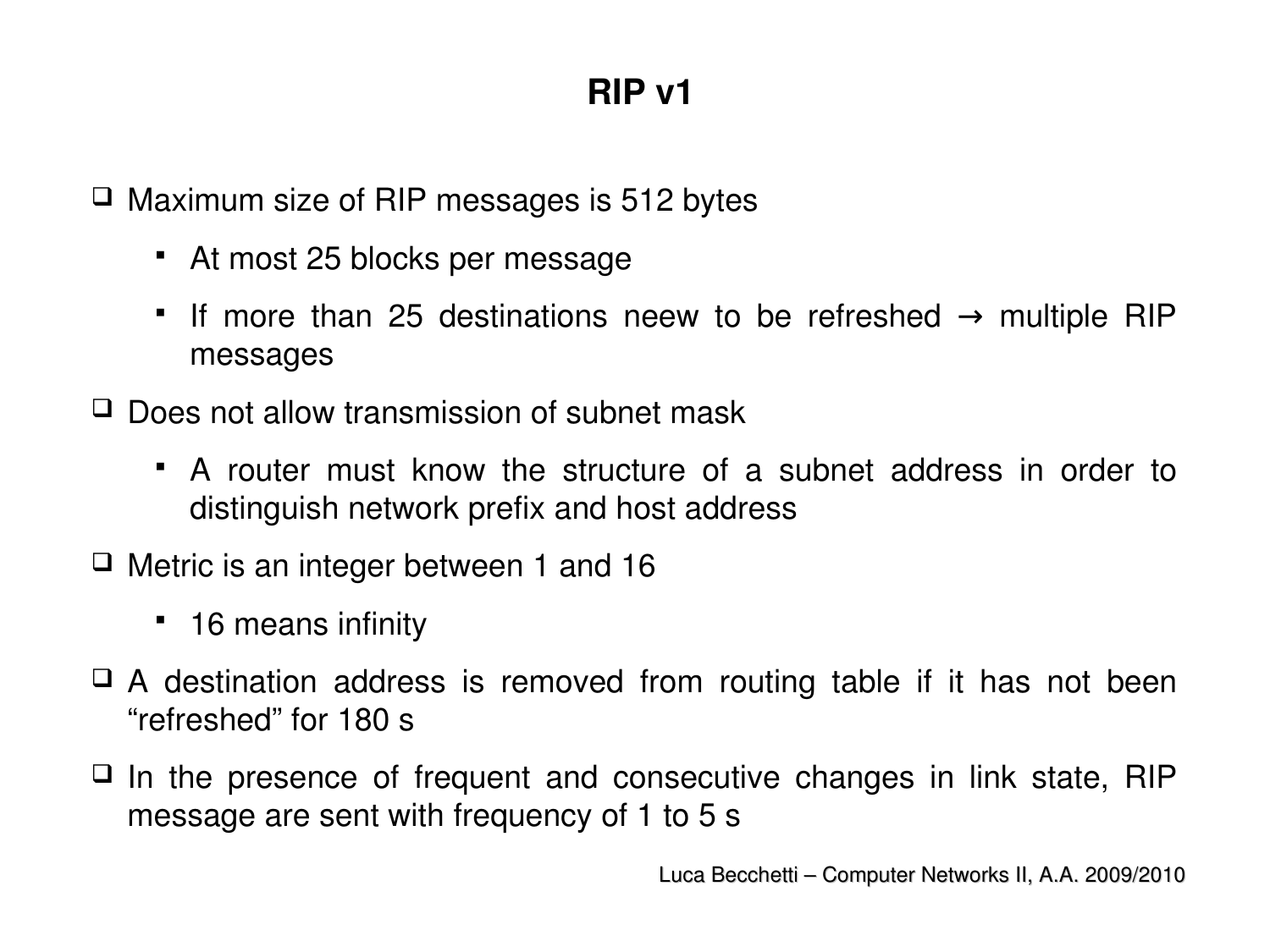Fault recovery:

- If no advertisement received for 180 sec.  $\leftrightarrow$  network address not refreshed], assume link is "down"
	- Remove paths using that link; notify (send advertisement) neighbours
	- Neighbours do the same if respective routing tables change (see DVR scheme)
	- **· Information propagates over the networks**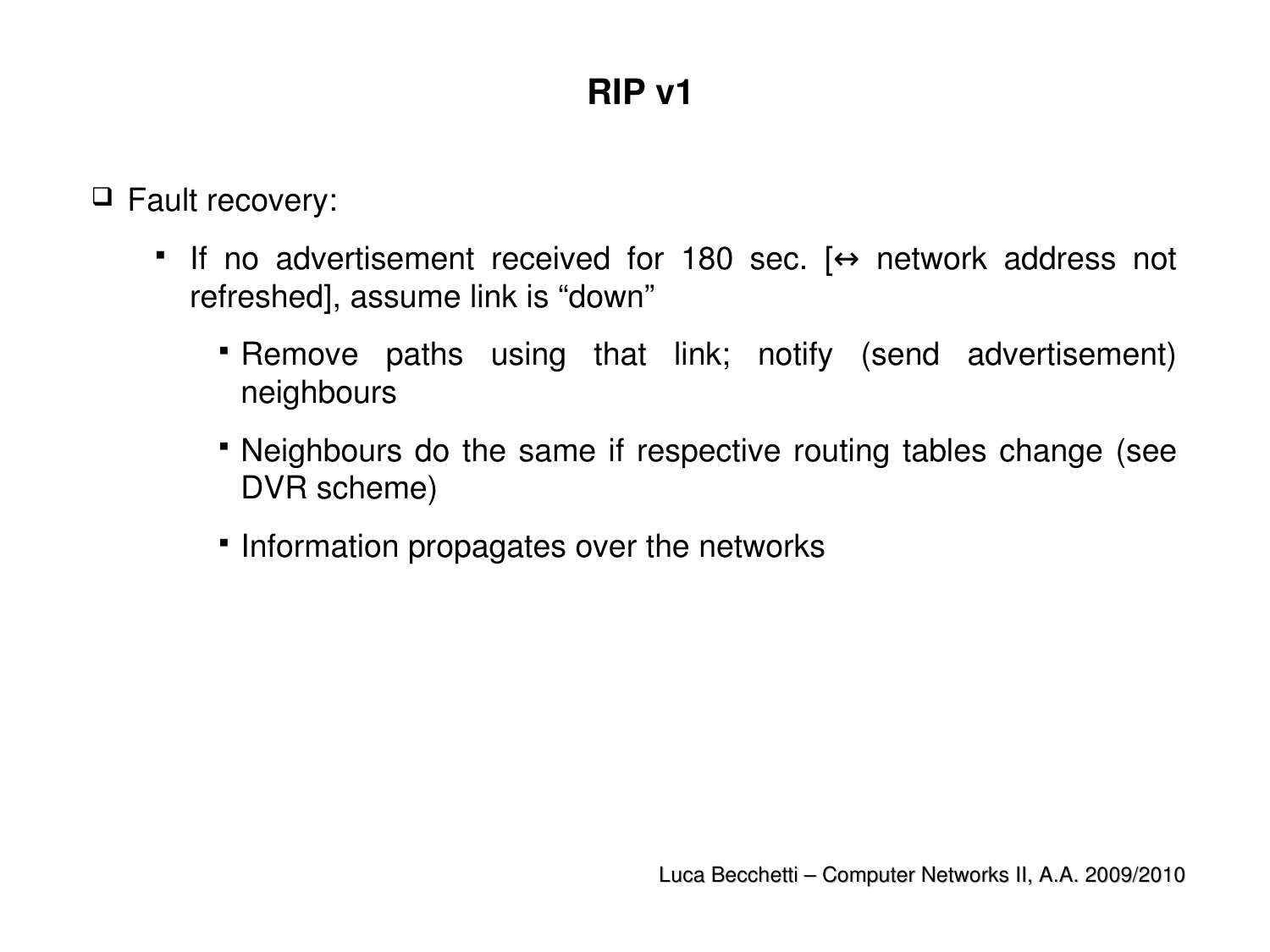$\Box$  Routing table management

- RIP routing tables are managed by an application process called route-d (daemon in Unix terminology)
- Advertisement messages encapsulated in UDP packets (no need for reliable transfer since updates sent periodically)

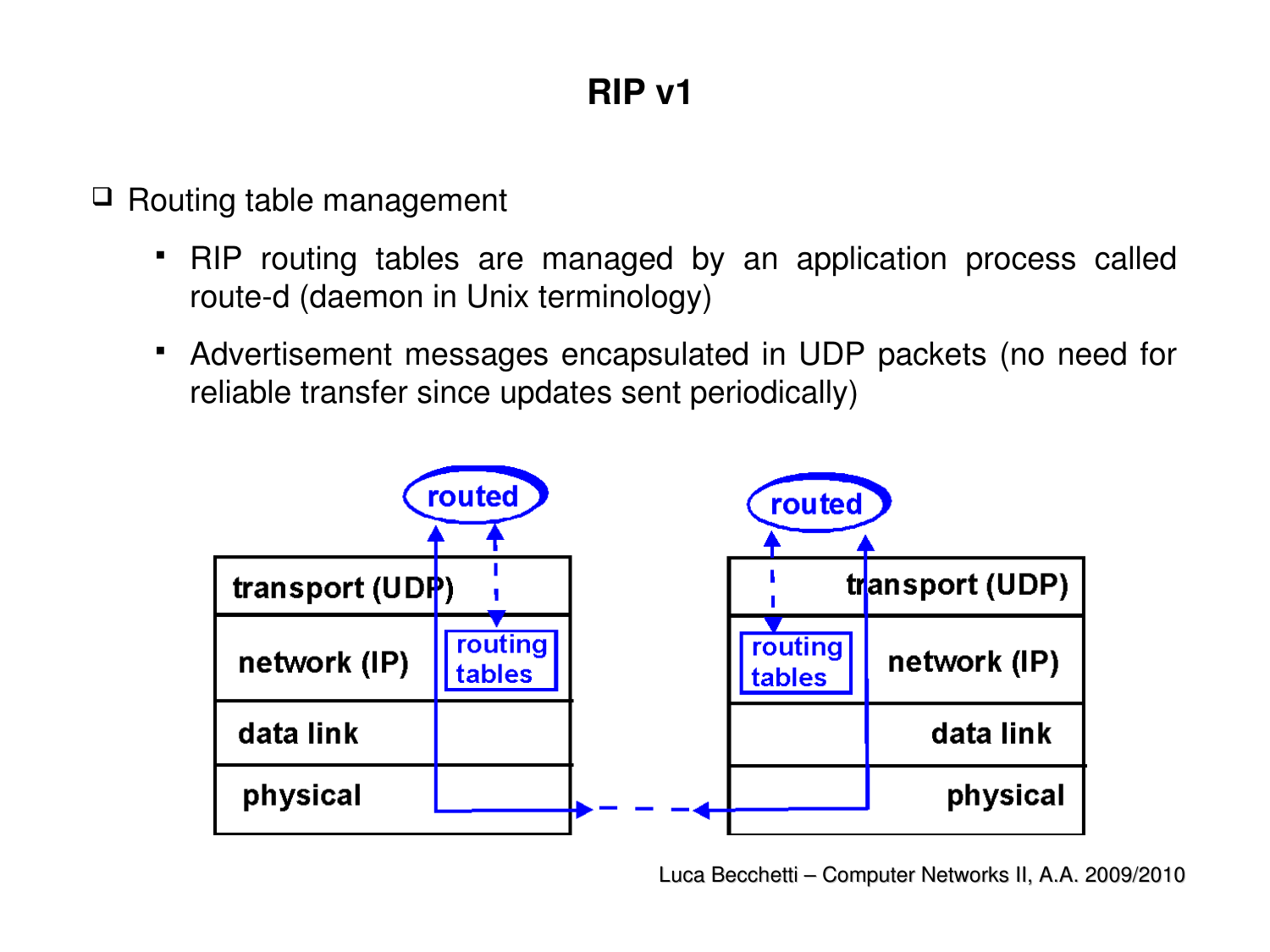

**Unused bytes**

# **Header**

- Command ٠
	- request
	- response
- Version ٠

# **Block**

- **IP** address  $\bullet$ 
	- rete, sottorete o host
- Metric ٠
	- Distance from network indicated by IP address

**Blocks**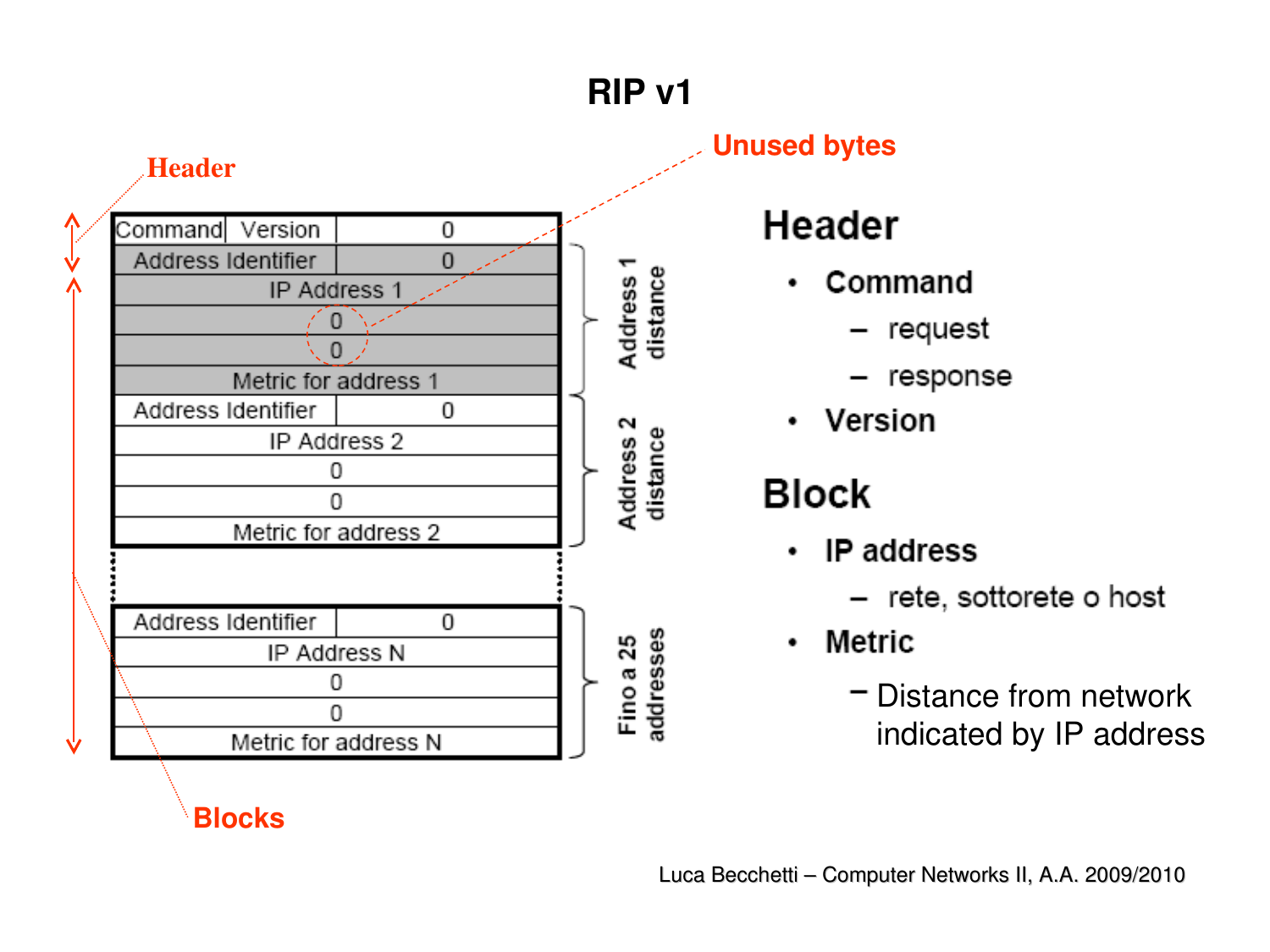$\Box$  Extends RIP v1 functionalities

- Can be adopted in medium-sized networks
- Supports variable subnetting or supernetting (CIDR)
- Backward-compatible with RIP v1
- Routers of different type may coexist on the same subnet
- Supports authentication
- Metric same as RIP v1
	- Integer from 1 to 16
	- Value 16 means •
- $\Box$  RIP v2 uses "reserved" bytes in RIP v1 packet format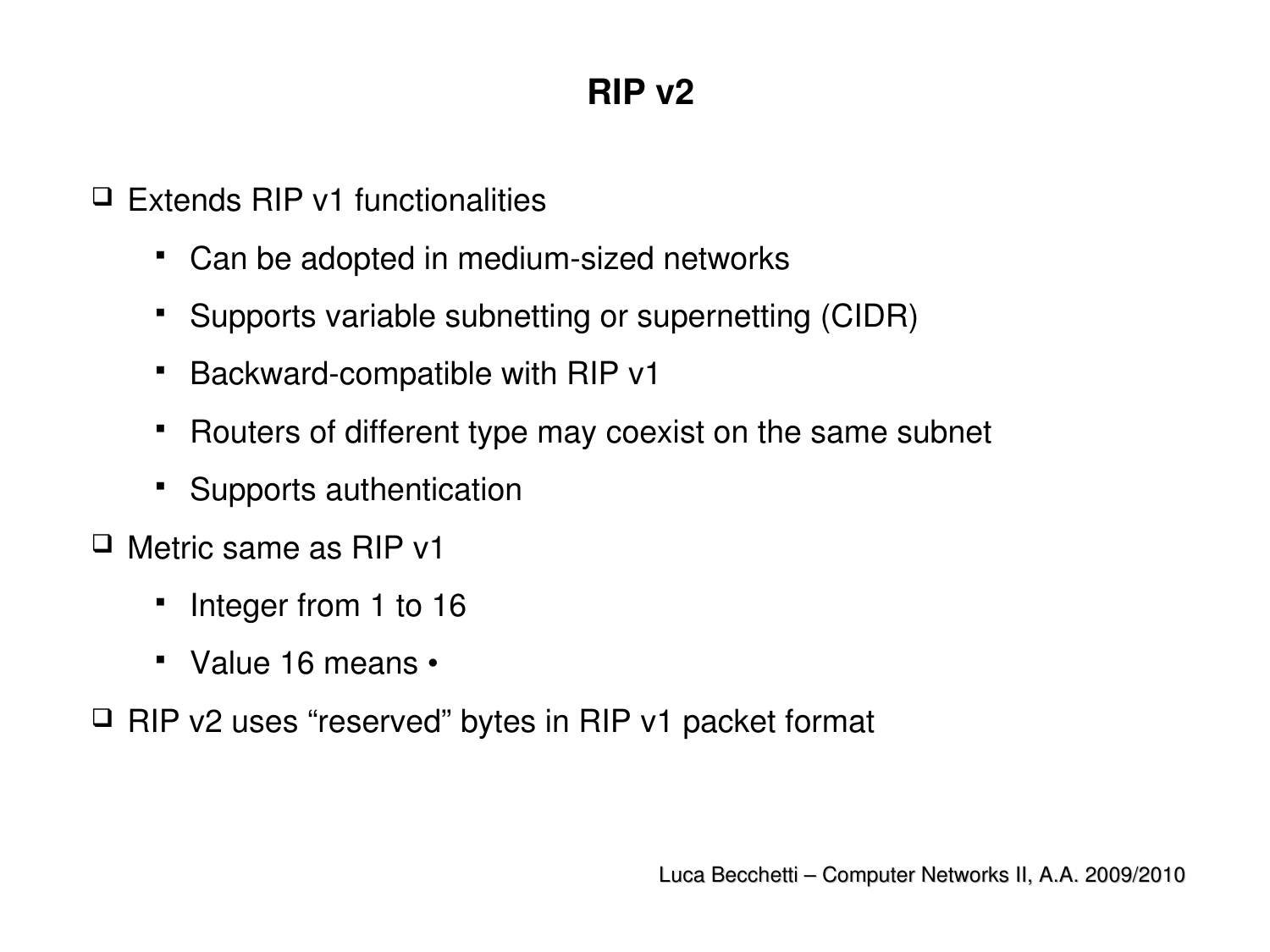

- **IP** address  $\bullet$ 
	- Net, subnet or host

- Next Hop ٠
	- Next hop router on path to destination address in the block. Used for routers not running RIP

Metric

Distance from destination